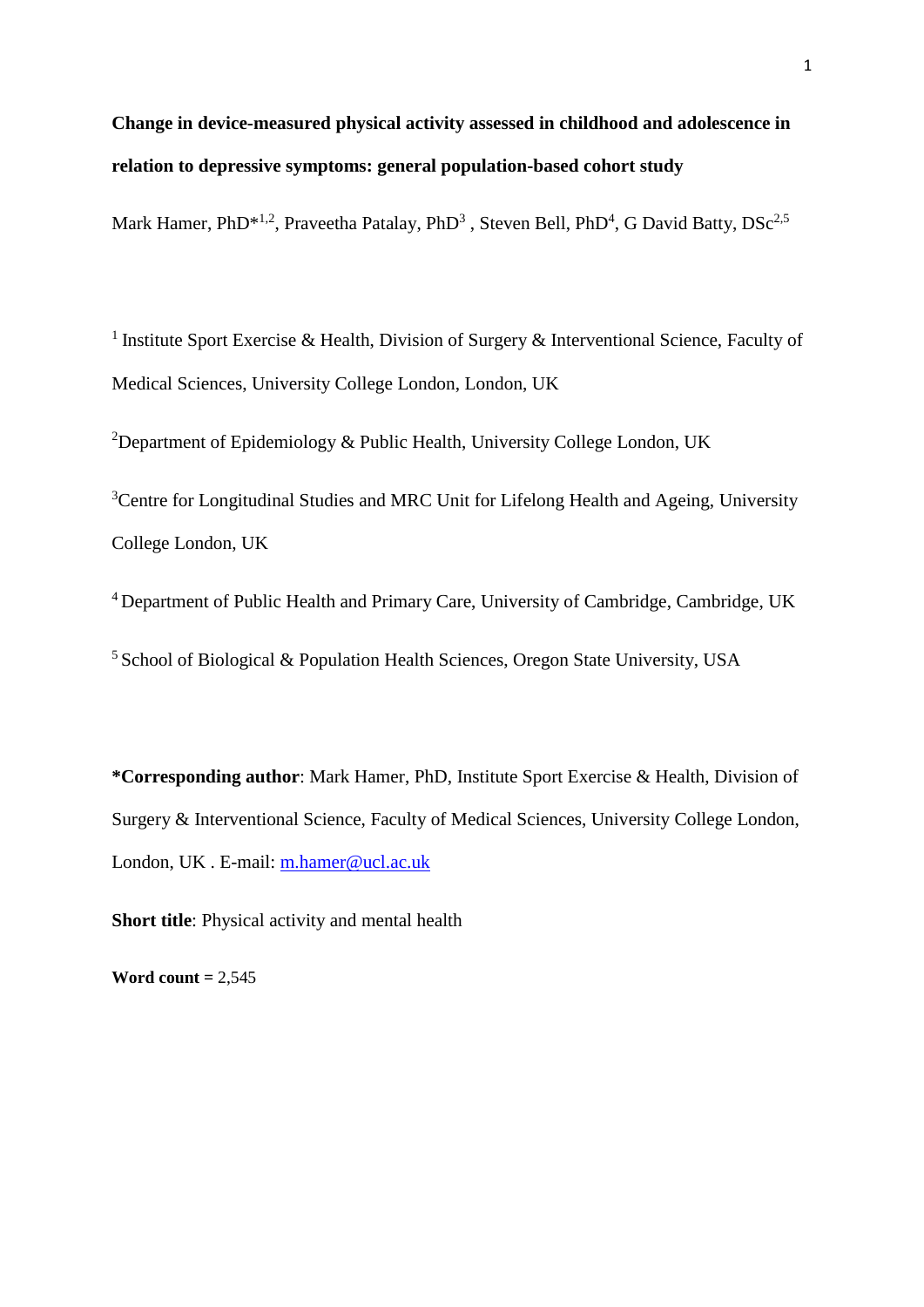## **Declarations:**

The Corresponding Author has the right to grant on behalf of all authors and does grant on behalf of all authors, an exclusive licence (or non exclusive for government employees) on a worldwide basis to the BMJ Publishing Group Ltd to permit this article (if accepted) to be published in JECH and any other BMJPGL products and sublicences such use and exploit all subsidiary rights, as set out in our licence

Competing interest statement: None declared.

Author contributions: Hamer (the manuscript's guarantor) had full access to all the data in the study and takes responsibility for the integrity of the data and the accuracy of the data analysis. Hamer obtained funding, conceptualized and designed the study, performed analyses, drafted the initial manuscript, and approved the final manuscript as submitted. Patalay, Bell, and Batty conceptualized and designed the study, provided statistical input and critical revision of the manuscript, and approved the final manuscript as submitted.

Transparency declaration: The lead author (the manuscript's guarantor) affirms that the manuscript is an honest, accurate, and transparent account of the study being reported; that no important aspects of the study have been omitted; and that any discrepancies from the study as planned (and, if relevant, registered) have been explained.

Funding: This research was conducted under the auspices of the Cross-Cohort Research Programme and was funded by the Economic and Social Research Council (grant number ES/M008584/1). GDB is supported by the UK Medical Research Council (MR/P023444/1) and the US National Institute on Aging (1R56AG052519-01; 1R01AG052519-01A1). The funders had no role in the study design; in the collection, analysis and interpretation of data; in writing of the report; or in the decision to submit the paper for publication.

Data sharing: data are publicly available at<https://www.ukdataservice.ac.uk/>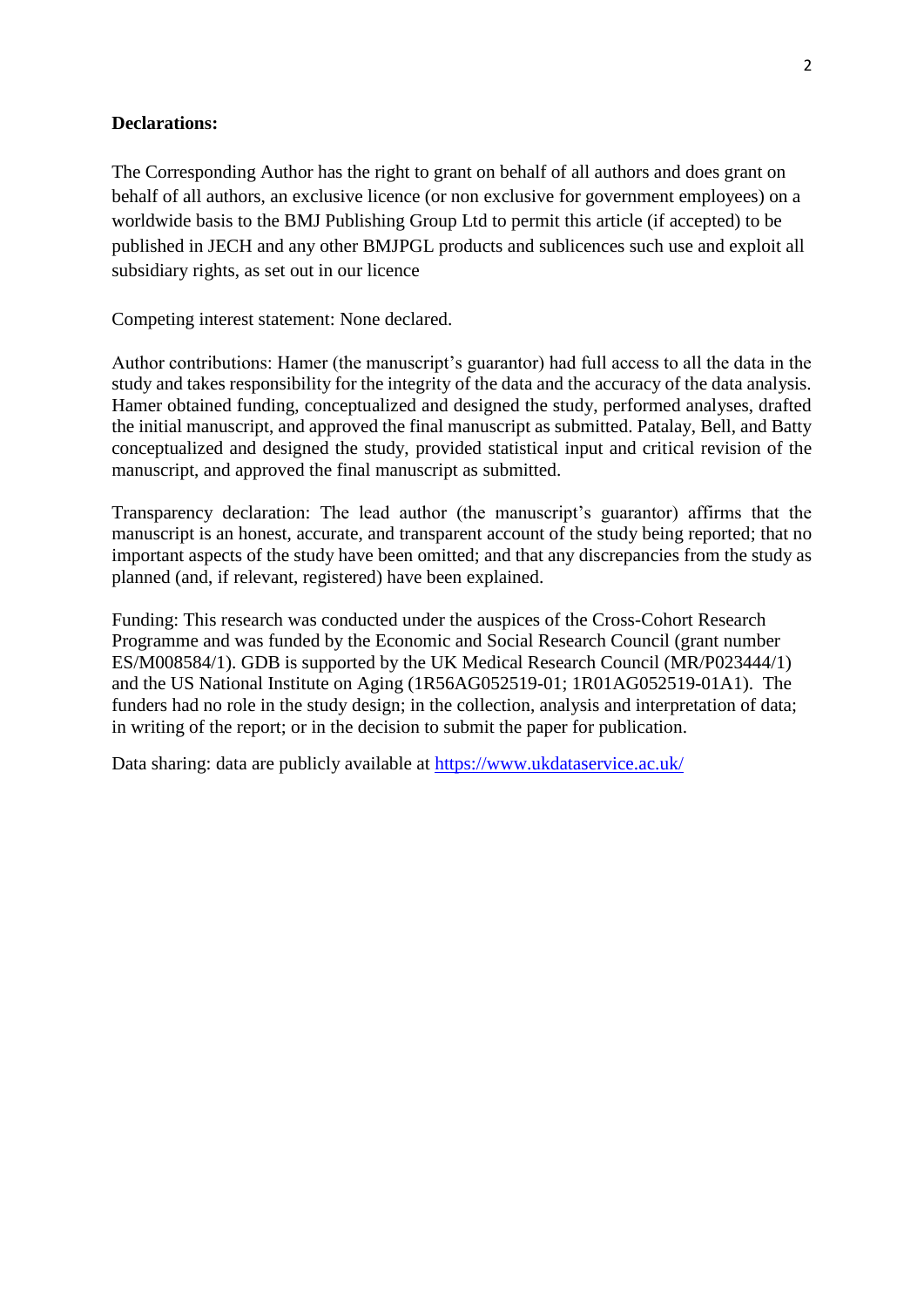#### **Abstract**

**Aim:** Evidence for a link between physical activity and mental health in young people is hampered by methodological shortcomings. By utilising repeat assessments of devicemeasured physical activity, we examined the association of within-individual variation in free-living activity over 7 years with depressive symptoms.

**Methods:** This was a prospective cohort study of a nationally representative sample of children born in the UK (n=4,898). Physical activity was quantified using accelerometry at age 7 and age 14. Main outcome was depressive symptoms, based on the Short Moods and Feelings Questionnaire, assessed at age 14.

**Results:** After adjustment for socio-economic status, body mass index, and psychological problems at baseline, higher levels of light intensity activity at age 7 in girls was associated with a lower likelihood of having depressive symptoms at follow up (odds ratio, 0.79; 95%) CI, 0.61, 1.00), although no associations were observed for moderate to vigorous activity or sedentary behaviour. Girls who transitioned from low baseline activity to higher levels at follow up experienced a lower risk of depressive symptoms (odds ratio, 0.60; 95% CI, 0.39 – 0.92) compared to the inactive reference category. Null associations were observed in boys. Participants who consistently met the currently recommendation of 60 min-d moderatevigorous activity at both age 7 and 14 years of age experienced the lowest risk of depressive symptoms (odds ratio, 0.55;95% CI, 0.34, 0.88).

**Conclusion**: To prevent depressive symptoms in adolescence, policies to increase physical activity from mid-childhood may have utility.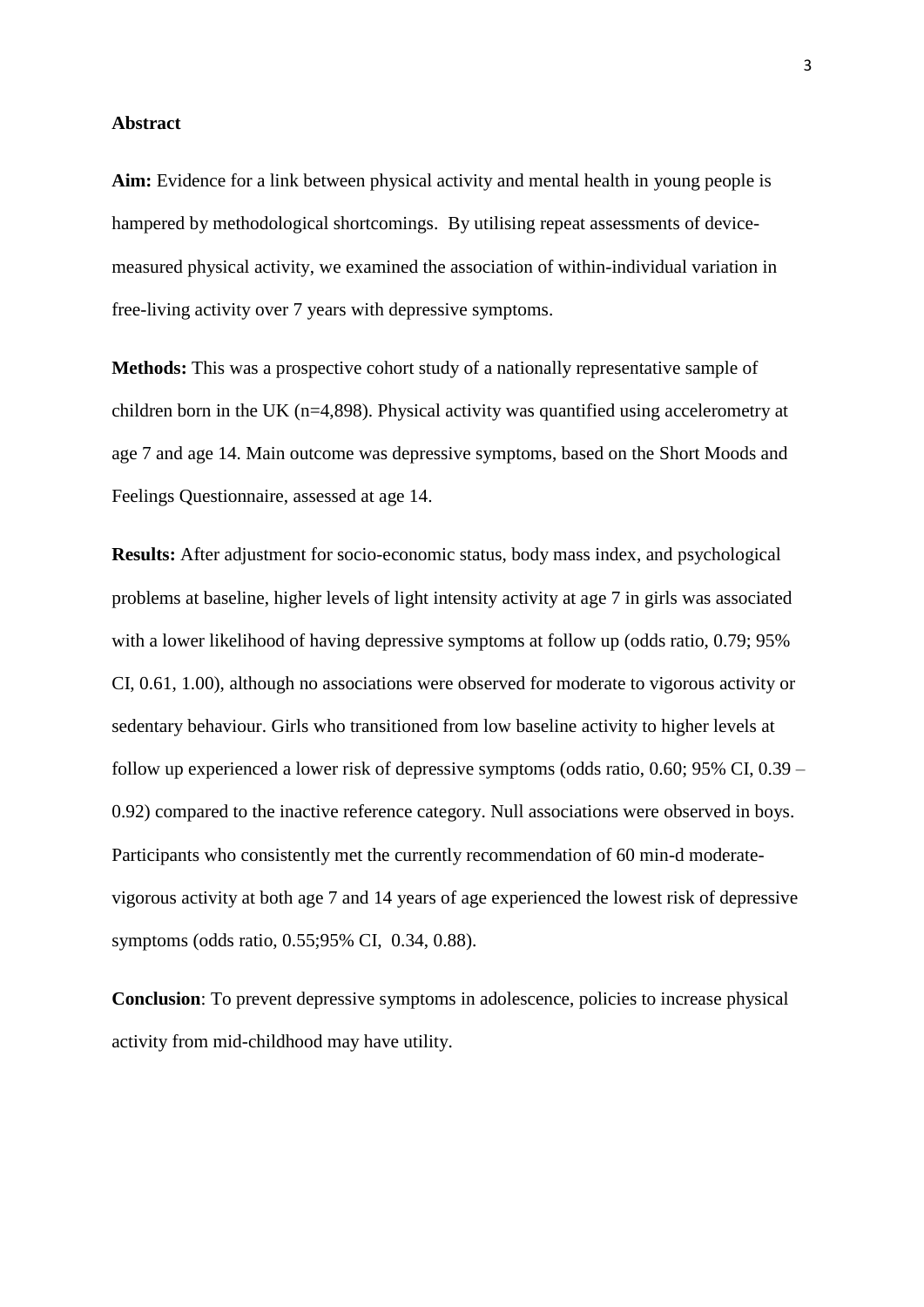#### **What is already known**

- Observational studies suggest that higher levels of physical activity (PA) are associated with a lower risk of depressive symptoms in younger people.
- Evidence is hampered by a lack of prospective data, a reliance on self-reported measures of activity, and concerns regarding the time-varying characteristics of PA.

# **What this study adds**

- We use longitudinal data with repeat assessments of device-measured PA to examine prospective associations with depressive symptoms.
- Girls who transitioned from low baseline PA to higher PA at follow up had lower odds of depressive symptoms.
- Participants who consistently met the PA guidelines of 60 min-d moderate-vigorous intensity at both age 7 and 14 years of age experienced the lowest risk of depressive symptoms.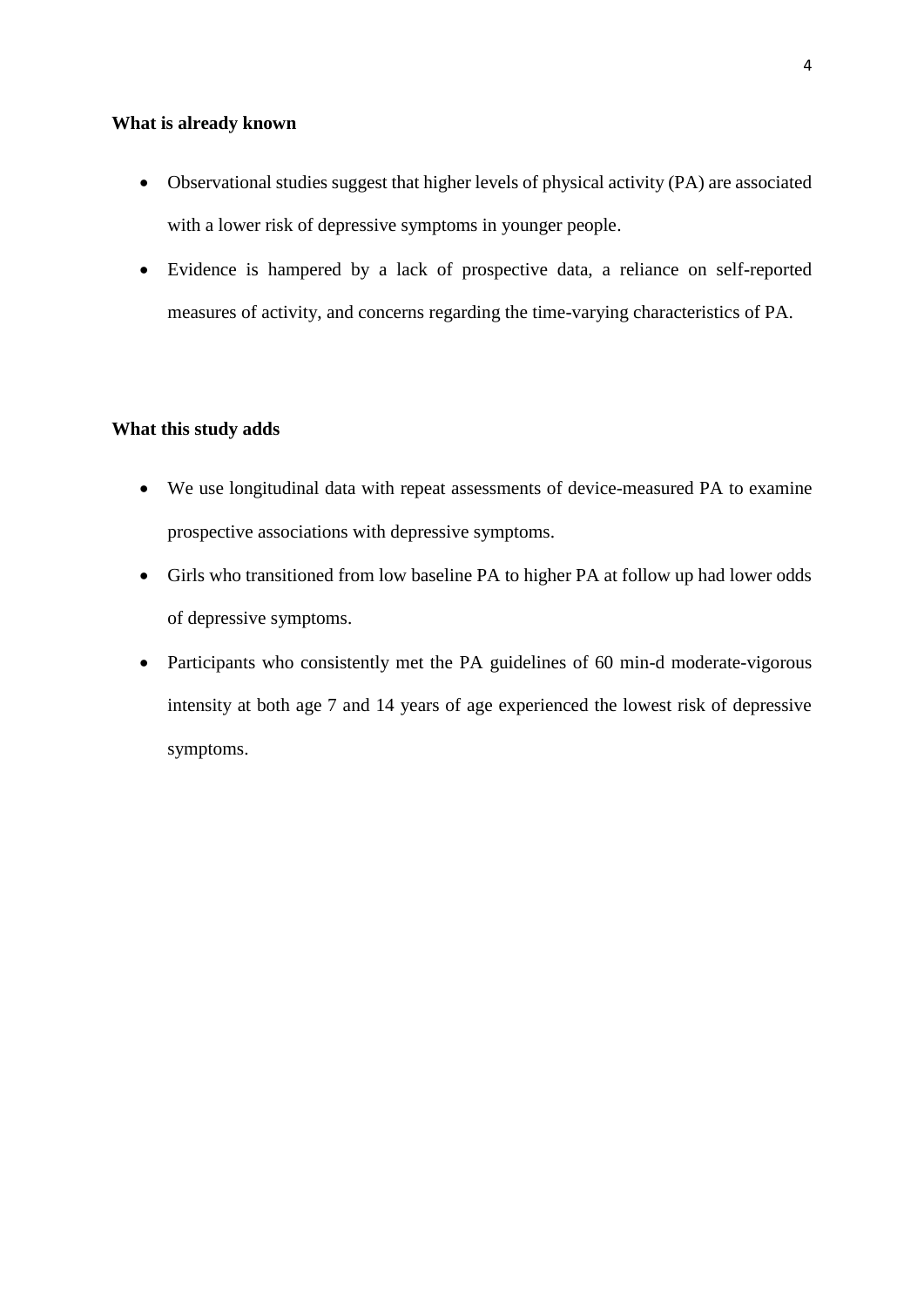#### **Introduction**

Mental disorders, including depression, account for a large proportion of the burden of disease in young people worldwide.<sup>1,2</sup> As well as being an important public health concern in their own right, mental illness in young people impacts upon a range of later outcomes including educational achievements, illicit drug use, self-harm, sexual health, life expectancy and chronic somatic disease.<sup>1,3-5</sup> In many individuals, first onset of depression occurs in adolescence,<sup>6</sup> and even sub-clinical symptoms during this period are associated with increased risk of adulthood disorder,<sup>7</sup> magnifying the need to understand and prevent experience of moderate levels of distress. While evidence-based treatments exist,<sup>2</sup> these are not universally effective, so raising the need to identify modifiable, policy-relevant risk factors. Behavioural strategies such as physical activity (PA) may therefore be a particularly important approach in the prevention of depression.

A series of observational studies suggest that higher levels of PA are associated with a lower risk of depressive symptoms in younger people.<sup>8,9</sup> While informative, these studies are subject to several methodological constraints that hamper data interpretation. A major concern is the preponderance of cross-sectional studies,<sup>8</sup> a methodological design that is subject to reverse causation whereby physical inactivity may be linked to poor psychological health but the converse may also be the case. A second issue concerns the time-varying nature of PA, particularly during the transition from childhood to adolescence,<sup>10</sup> that a single assessment of PA will fail to capture. Third, the near-exclusive use of self-reported PA measures in these studies raises well-documented concerns regarding response bias $11$  and hampers the ability to explore PA across the full behaviour spectrum, including sedentary time.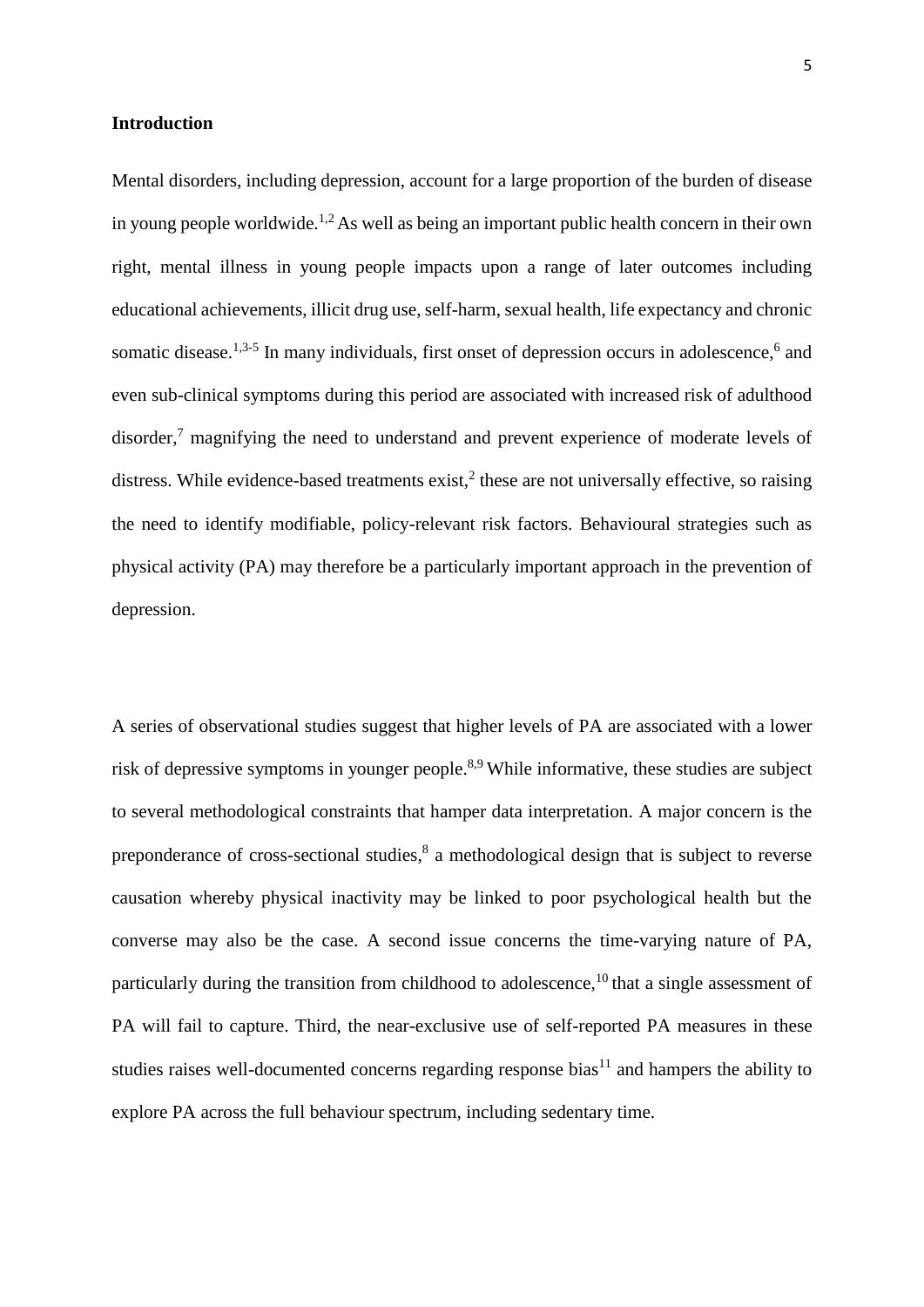Some of these issues can be overcome by the use of randomised controlled trials,<sup>12</sup> that employ non-exercise control groups. However, that PA may be beneficial for many dimensions of health means that the long term encouragement of sedentary behaviour is ethically unacceptable. An alternative approach is to use an observational study setting<sup>13</sup> with repeat assessments of PA whereby changes in activity are tracked and related to the occurrence of psychological problems. If data on change in PA were also objectively gathered on repeat occasions, as opposed to being ascertained via self-report, $14$  then, in addition to increasing confidence in the results, the full range of free-living activity would also be captured, including sedentary behaviour which may exert its own influence on health. Repeat assessment of devicemeasured PA in sufficiently large cohorts is, however, rare. For the first time to our knowledge, we used data from a large-scale, nationally representative prospective cohort study with repeat assessments of device-measured PA to examine the association of changes in free-living PA over a 7 year period with depressive symptoms.

## **Methods**

## **Participants**

A nationally representative sample of children born in the UK was recruited into The Millennium Cohort Study (MCS) between September 2000 and January 2002. The study has been described in full elsewhere.<sup>15</sup> In brief, eligible children were identified from child welfare benefit records, a scheme covering nearly all families in the UK. To date, there have been 6 waves of data collection (at ages 9 months, 3, 5, 7, 11 and 14 years). We used the fourth wave when participants were aged 7 years as the baseline for the present study as this was the first occasion that device-measured PA data were gathered. Interviewers visited the cohort members' homes and conducted face-to-face interviews with both parents. Ethical approval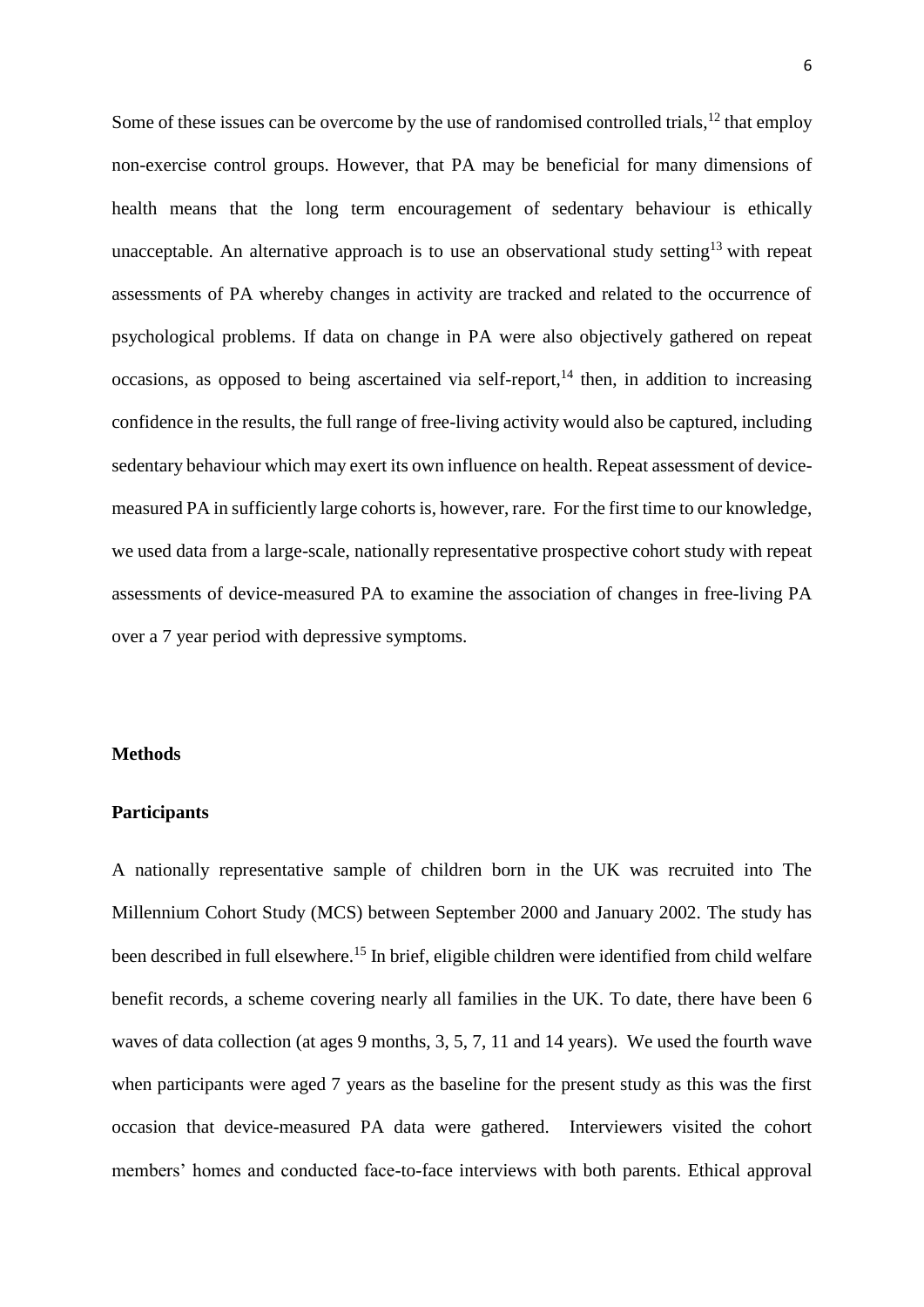was granted by the Northern and Yorkshire Multi-Centre Research Ethics Committee of the NHS.

# **Physical activity assessment**

During the fourth wave of data collection when participants were aged 7 (2008/9), PA and sedentary time were measured over a 7-day period using the waist-worn uni-axial Actigraph GT1M accelerometer (Actigraph, Pensacola, Florida, US). Sedentary time was defined as <100 counts per minute, light PA (LPA) as 100-2241, and moderate-to-vigorous (MVPA) as  $>2241$ .<sup>16</sup> The PA assessments were repeated at age 14 using a tri-axial accelerometer (GENEActiv, Activinsights Ltd., Cambs, UK) placed on the non-dominant wrist for two full 24h periods on a randomly selected week and weekend day.<sup>17</sup> Data were downloaded using GENEActiv software and raw data processed using the GGIR package in R (https://cran.rproject.org/web/packages/GGIR/GGIR.pdf),<sup>18</sup> which includes auto-calibration and non-wear detection functions. The principal output was Euclidean Norm Minus One (ENMO) which is a measure of mean acceleration over a 24-hour period from the 3 axes (sagittal, frontal and vertical) relative to the horizontal plane.

# **Depressive symptoms**

At baseline when study members were 7 years of age, psychological distress was assessed using parental reports from the Strengths and Difficulties questionnaire (SDQ), a 25 item tool using 3 point likert scale which has demonstrated good reliability and validity for use in population-based surveys.<sup>19</sup> The SDQ was originally validated on a nationwide sample of 10,438 British 5-15 year-olds, demonstrating internal consistency (mean Cronbach  $\alpha$ = 0.73),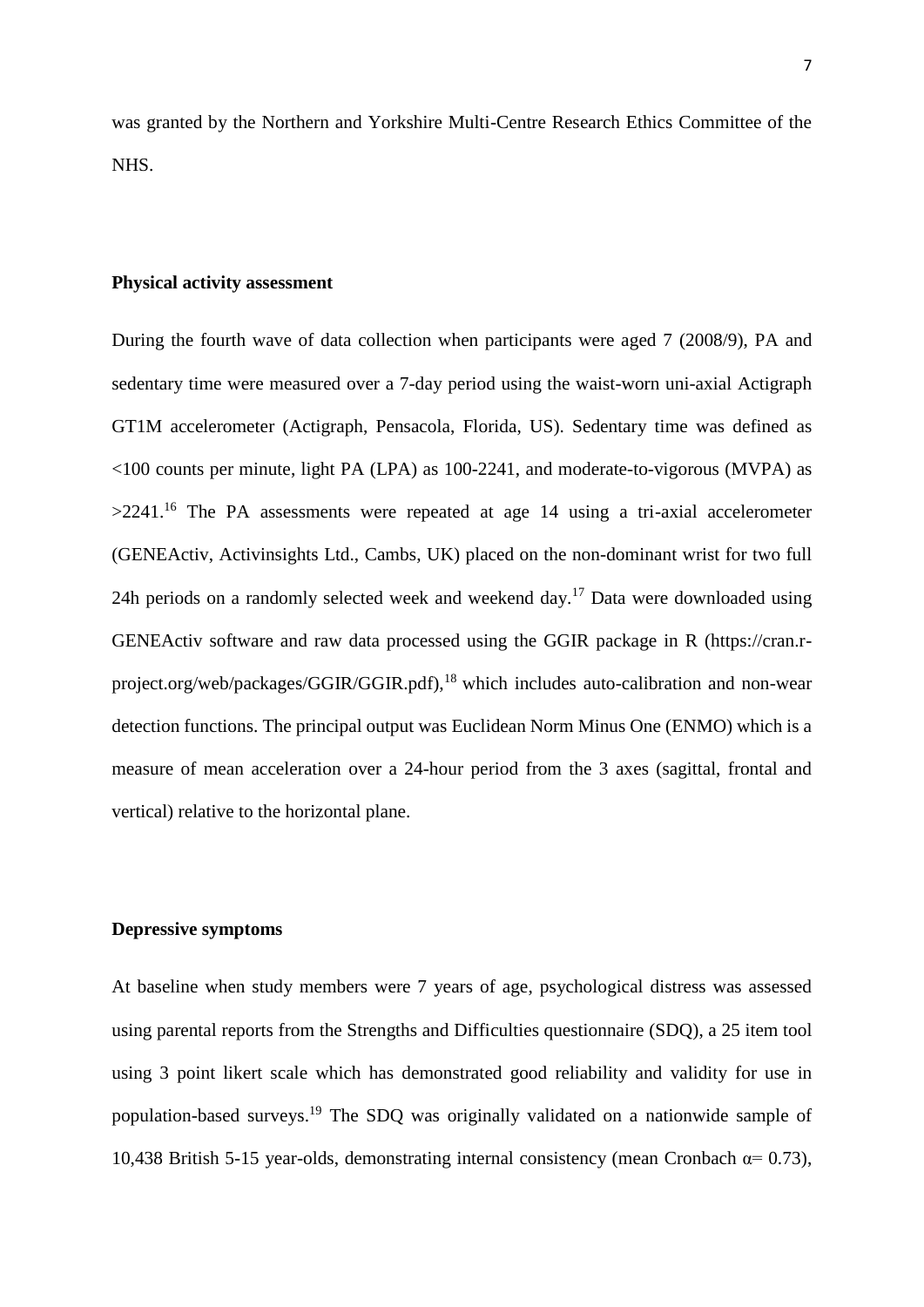cross-informant correlation (mean: 0.34), and retest stability after 4 to 6 months (mean: 0.62).<sup>19</sup> A total difficulties score was derived by summing subscales of hyperactivity, emotional symptoms, conduct problems, and peer problems; a higher score denoting greater distress. At follow-up, when cohort members when aged 14, the Short Moods and Feelings Questionnaire  $(SMFQ)$  was utilised.<sup>20</sup> Consisting of 13 items, a score of 12 points or higher indicates greater depressive symptoms. In the present cohort, the SMFQ demonstrated strong internal reliability (Cronbach's alpha=0.93). Several studies have reported moderate to high criterion validity for discriminating 7 to 17-year-olds with and without major depressive episodes using the Diagnostic Interview Schedule for Children as the criterion standard.<sup>21,22</sup>

## **Covariates**

Covariates for the present analyses were selected *a priori* based on existing evidence,<sup>8,9</sup> and included parental social occupational class, (using the Registrar General's classification: professional and managerial occupations; skilled, non-manual occupations; skilled manual occupations; and, routine and manual occupations), and body mass index (BMI: weight [kg] / height  $[m]^2$ ) as calculated from baseline height and weight. Height was taken using a Leicester height measure stadiometer with a Frankfurt Plane card. Weight was measured using Tanita scales (BF-522W), to the nearest 0.1kg. Although BMI may be viewed as being on the intermediate pathway between PA and depression, we made an a priori decision to model BMI as a confounder based on previous studies.<sup>8</sup>

# **Statistical analysis**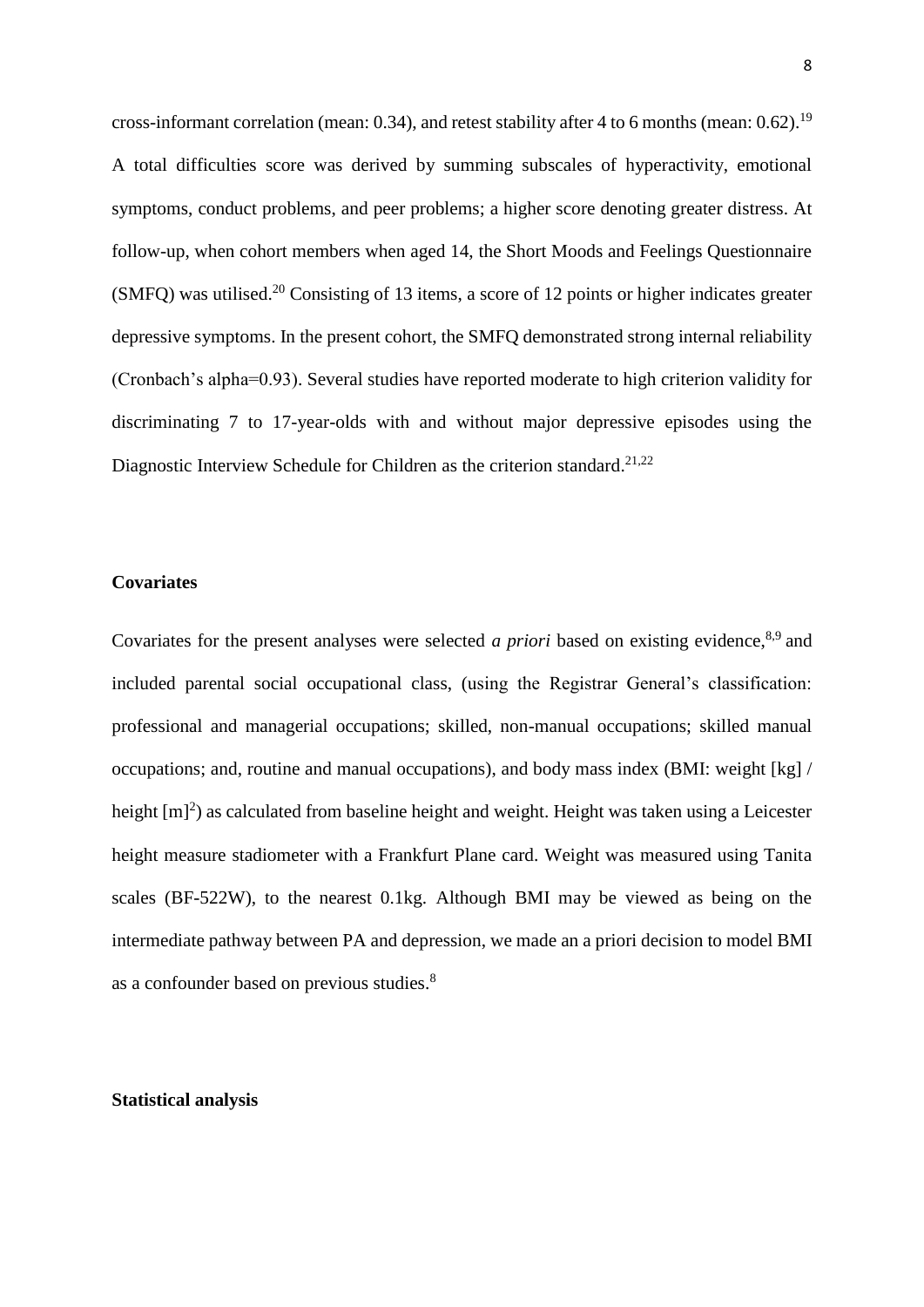We carried out two sets of analyses. In the first, we related baseline assessment of PA to depressive symptoms 7 years later, and in the second we explore the association of change in PA between 7 and 14 years of age with subsequent depressive symptoms. In analyses where we categorised depressive symptoms at follow-up, we used logistic regression to compute odds ratios with accompanying 95% confidence intervals to summarise the relation with sedentary behaviour, LPA, and MVPA at baseline; where a continuous scores was used for depressive symptoms, linear regression produced beta coefficients. In these analyses we adjusted for parental socio-economic category based on occupation, BMI (continuous variable), device wear time, and total SDQ score at baseline. The relation of MVPA and LPA with depressive symptoms was mutually adjusted while sedentary behavior was adjusted for MVPA only.<sup>23</sup> Second, to compute PA change between age 7 to 14 years we used continuous counts-min and ENMO mean acceleration data at baseline and follow up, respectively, to categorise participants into 'high' or 'low' activity based on the sex-specific median split. We then created four activity groups based on PA measurement at both time points (low – low; low – high; high – low; high – high). We have previously found evidence of selection bias in those participants providing valid accelerometry data, $24$  thus we used weighted analyses based on the accelerometry sub-sample. Given the marked gender differences in depressive symptoms and PA during the adolescent developmental period all analyses were stratified by sex. We also explored the impact of reverse causality by removing from the analyses study members regarded as a 'case' at baseline (SDQ score >16). All analyses were conducted using SPSS version 22 with statistical significance set at  $p<0.05$ .

## **Results**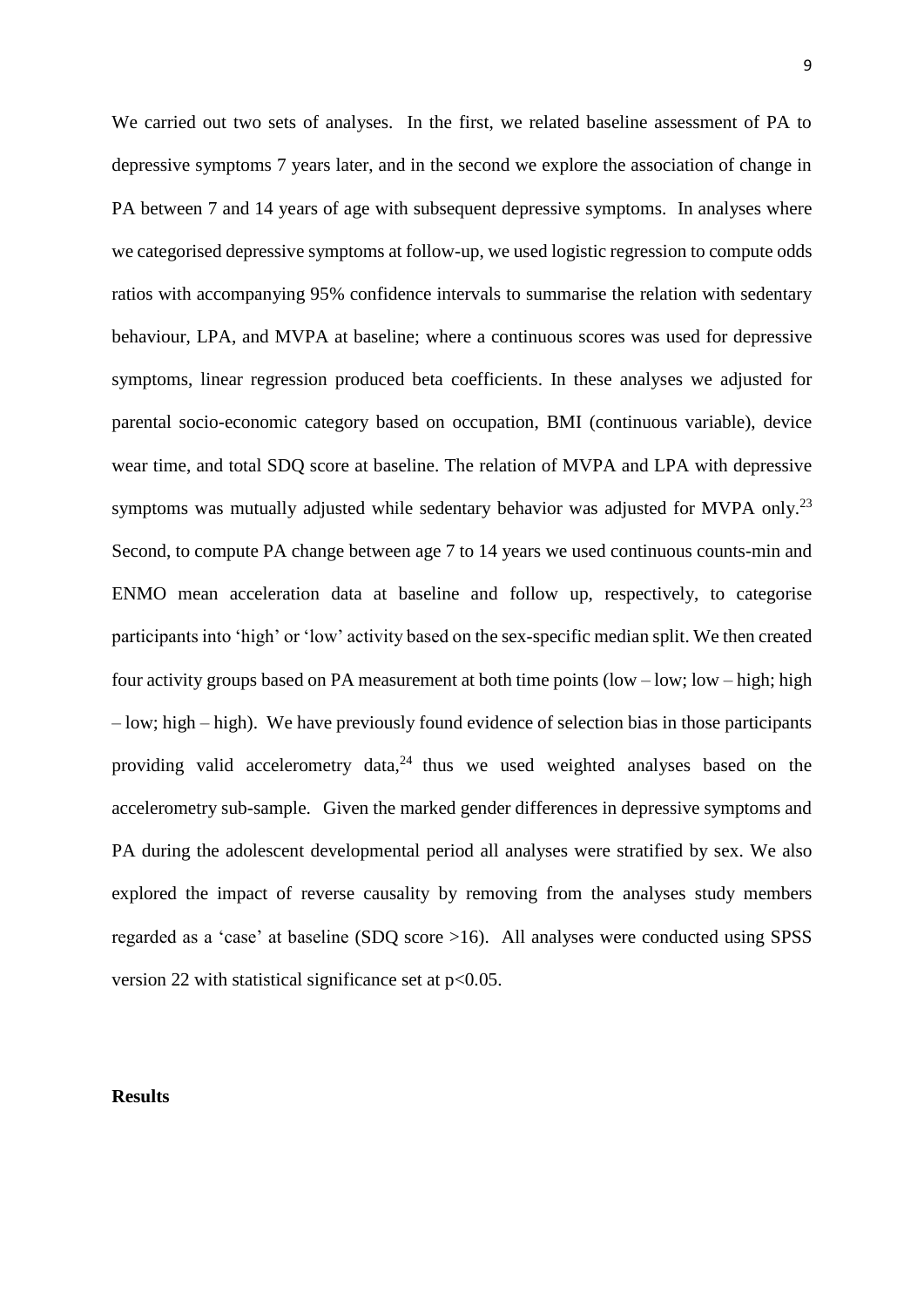Based on the inclusion criteria (at least 2 days with  $\geq 10$  h wear time)<sup>16</sup>, 6,675 study members (3176 boys) provided viable accelerometry data at baseline (Table S1). After exclusion of those with missing covariate and follow-up data, the analytic sample comprised 4,763 participants. Excluded participants were more likely to come from more socio-economically deprived families (semi routine/routine occupation: 33.1 vs 23.6%, p=0.001), and had higher mental health problems (SDQ score at baseline:  $7.5\pm5.3$  vs  $6.2\pm4.6$ ,  $p=0.001$ ), than those included, although there were no differences in physical activity (605  $\pm$ 161 vs 601  $\pm$ 148 cpm, p=0.24) or BMI (16.4 $\pm$ 2.3 vs. 16.4 $\pm$ 2.0 kg/m<sup>2</sup>, p=0.59).

## *PA at 7 years of age and depression at 14 years*

In table 1 we show the baseline characteristics of study members according to baseline PA. Participants in the highest PA tertile at baseline were much more likely to be boys but socioeconomic status and BMI were similar across PA groups.

At follow-up, 16.4% of the sample were regarded as a case based on their depressive symptoms. Baseline LPA was inversely associated with later depressive symptoms in girls but not in boys. No associations were observed for MVPA or sedentary behaviour (Table 2). With there being a moderate correlation between LPA and sedentary time  $(r=0.35)$ , we re-ran the analyses making mutual adjustment. The association between LPA and depressive symptoms was largely unchanged (highest tertile of LPA,  $OR=0.80$ ; 95% CI,  $0.61 - 1.05$ ) although associations with sedentary and depressive symptoms were entirely attenuated after adjustment for LPA (highest tertile of sedentary, OR=1.00;  $95\%$  CI,  $0.75 - 1.34$ ). To explore reverse causality, we repeated the analyses after removing 6.7% of the sample displaying psychological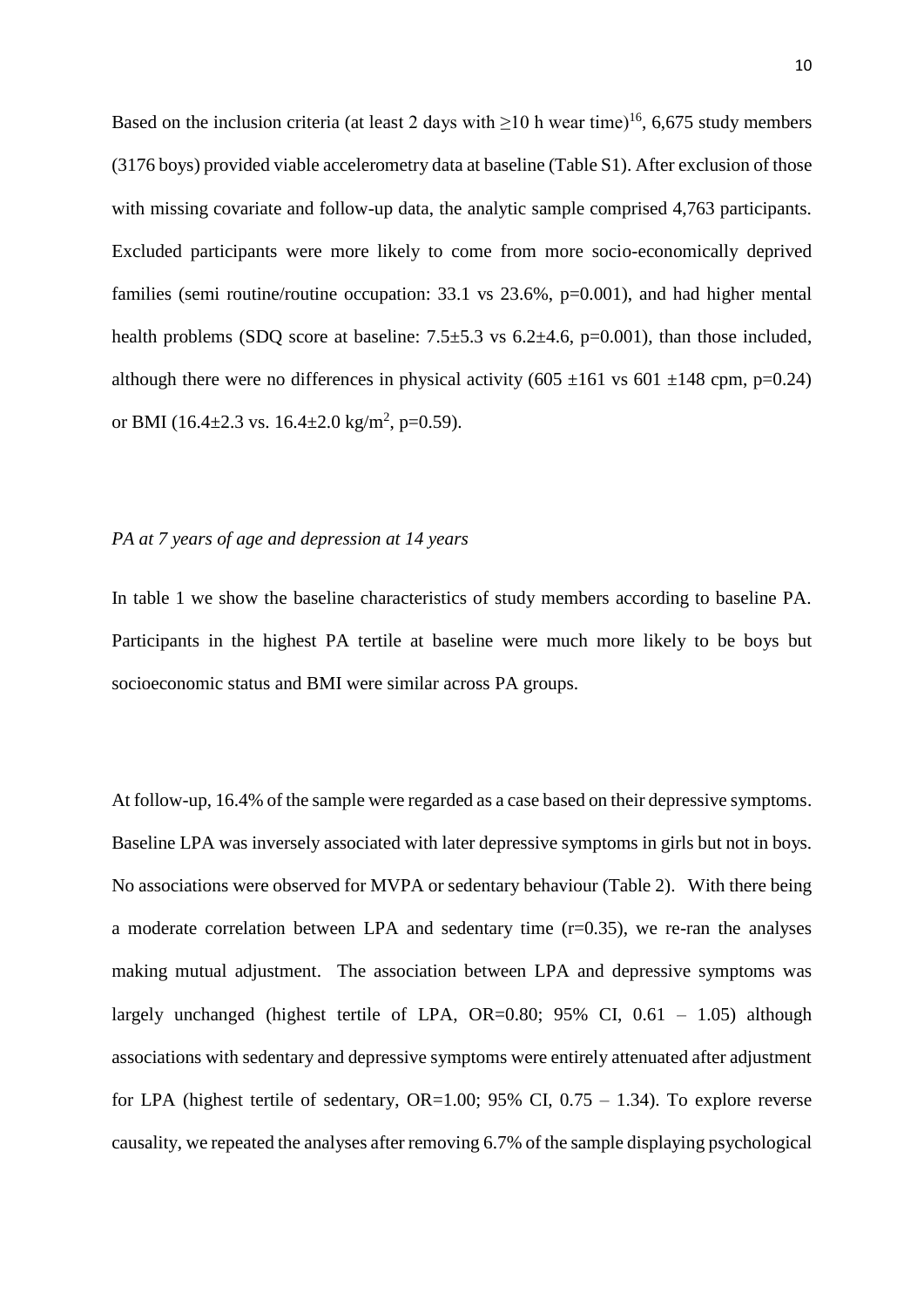distress (SDQ scores >16) at baseline. The pattern of results was essentially the same (Table S2). For example, in girls there was lower odds of elevated depressive symptoms in the highest tertile of LPA (OR=0.78; 95% CI,  $0.60 - 1.00$ ), and null associations remained for sedentary and MVPA.

## *Change in PA and depressive symptoms*

Change in PA was calculated for a sample of 2,416 participants who had available devicemeasured PA data from age 7 and 14. The four activity groups were generally evenly distributed, and participant characteristics are displayed in Table S3. A total of 1063 (44%) children in this sample changed PA category between baseline and follow up. There was evidence that, relative to those children who remained inactive over the observation period, participants who transitioned from low baseline activity to higher activity at follow up had lower odds of depressive symptoms, particularly in girls (OR=0.60; 0.39 – 0.92) (Table 3). Participants who were less active at follow up had the same risk of having depressive symptoms as children who were inactive throughout. The results were largely replicated when we categorised participants based on meeting the current PA guidelines (60 min-d MVPA) using thresholds to define MVPA (>2241 cpm Actigraph<sup>16</sup>; >100 mg GENEActiv<sup>25</sup>). Participants that met PA guidelines both at baseline and follow-up displayed the lowest odds of depressive symptoms (OR=0.55; 0.34, 0.88) as did participants who met guidelines at follow up but not at baseline (Figure 1).

We repeated the analyses using the continuous PA data. The results showed that higher PA (per SD mean acceleration) by age 14 was inversely associated with depressive symptoms  $(OR=0.53; 0.33 - 0.86)$  after adjustment for PA at baseline.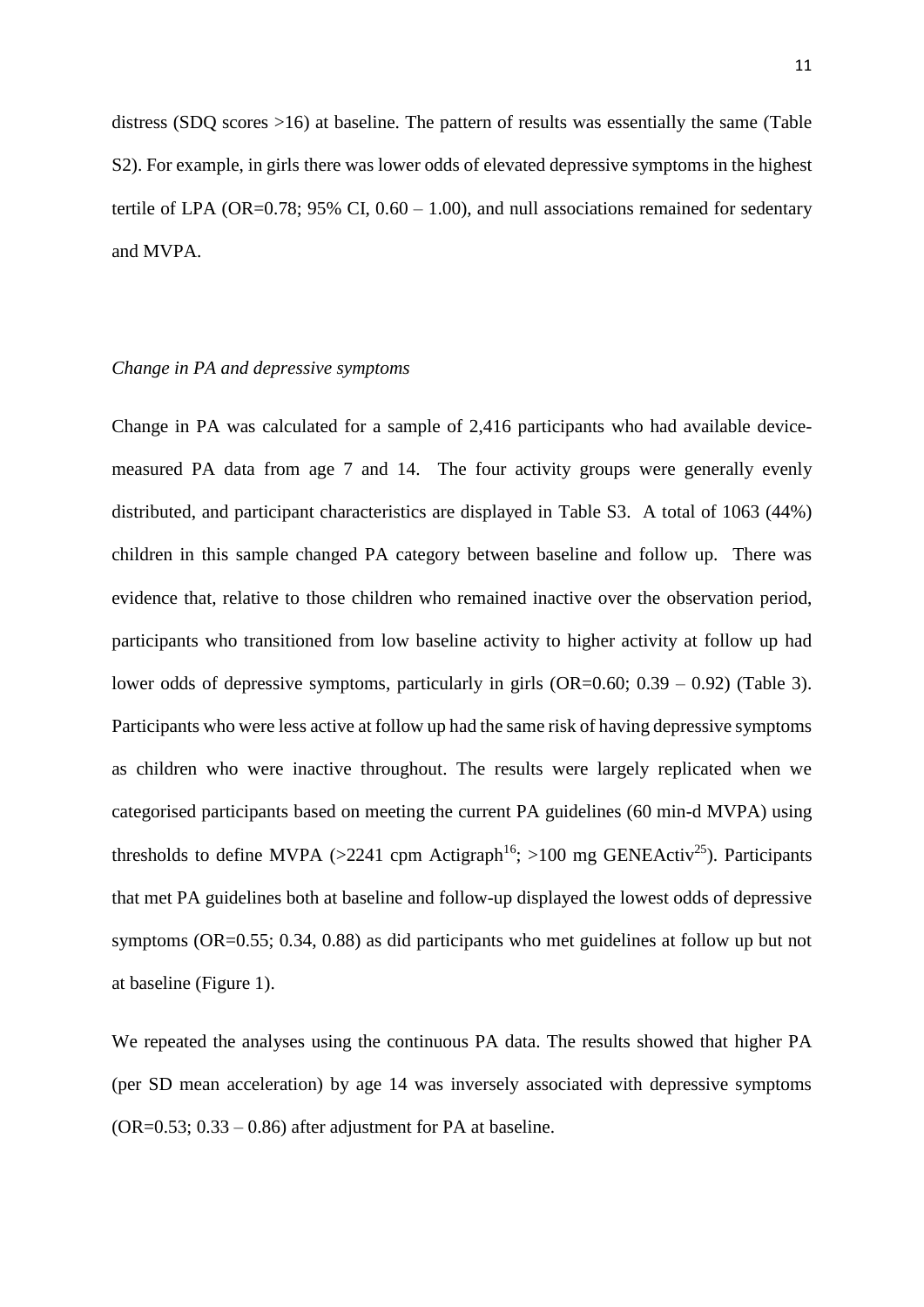In sensitivity analyses the associations of PA change and depressive symptoms were not changed when we removed participants displaying psychological distress (SDQ scores >16) at baseline (Table S4).

#### **Discussion**

Our results show an association of baseline LPA, and increases in PA between childhood and adolescence with lower risk of depressive symptoms. Associations were observed in girls but not boys. A key feature of the present study was the repeat assessments of device-measured PA which allowed us to examine the effects of within-individual free-living PA variation over 7 years on depressive symptoms. Indeed, associations between MVPA and depressive symptoms only emerged when we utilised data at age 7 and age 14, highlighting the importance of collecting repeat data. In randomised controlled trials of paediatric populations it would be unethical to assign participants to a control group instructed to maintain very low levels of PA for a prolonged period of time. Indeed, the use of appropriate control groups in this field has been a source of debate and possible bias.<sup>12, 26</sup> Further, free-living activity measures are ecologically more informative than highly structured, often supervised training regimes typically found in trials which often yield high drop-out raising concerns regarding long-term sustainability.

#### *Study limitations*

We cannot discount the possibility of residual confounding due to unmeasured or superficially assessed covariates. For example, physical illness may have driven both inactivity and depressive symptoms, although the present sample were largely healthy. Also, while our outcome was depressive symptoms rather than diagnosis, the SMFQ has demonstrated acceptable criterion validity.<sup>21,22</sup> Parental rather than self-report of psychological distress in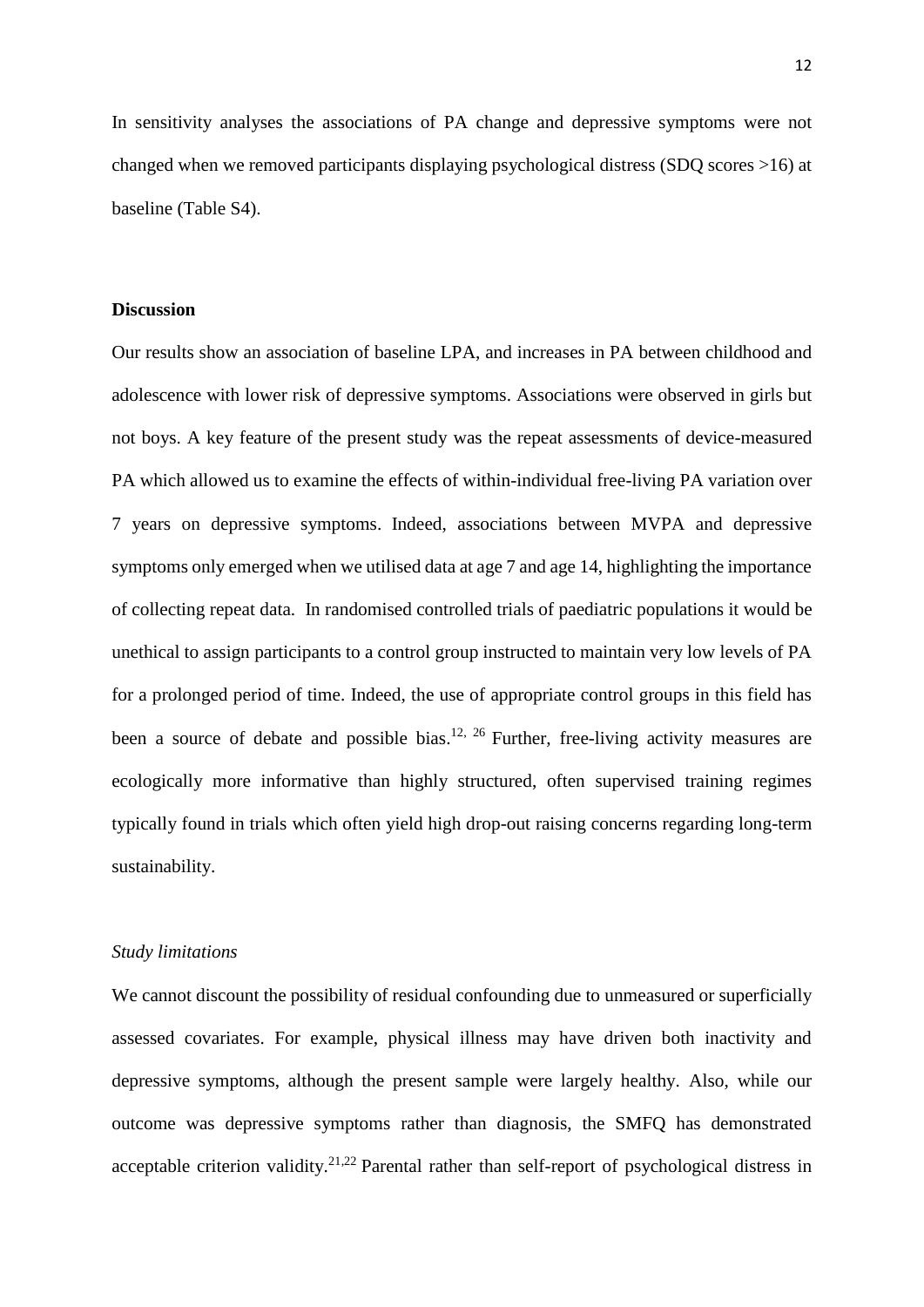childhood is a potential source of bias. As anticipated, $24$  participants included in our analytical sample were more socio-economically advantaged that those who dropped out. Weightings were used to partly overcome selection biases, although exclusion of more deprived cohort members with greater mental health issues may have partially diluted our findings. While device-measured PA overcomes some of biases associated with self-reported PA,<sup>11</sup> this approach only provides data for a small time window in participants' lives and this may not be a true reflection of their habitual behaviour. The devices employed differed at age 7 and 14, both in terms of the wear position (hip versus wrist) and the brand. Absolute differences are, however, likely to be small<sup>27</sup> and our different approaches to categorising participants at each time point based on distribution of raw acceleration versus thresholds to define MVPA volume, produced a similar pattern of results. Our data showing that PA was relatively unstable over time are consistent with previous work on tracking of PA from childhood to adolescence.<sup>10</sup> A lack of information regarding variations in PA and depressive symptoms in the intervening years between age 7 and 14 is a limitation as depressive symptoms such as anhedonia, psychomotor retardation, and fatigue during the interval between baseline and follow-up may have contributed to lower PA levels.

## *Comparison with existing studies*

Previous observational studies have been unable to robustly assess PA–depression associations due to several methodological constraints. As indicated, there is a paucity of prospective studies, in particular none that have captured PA change at separate time points. The only two longitudinal studies to have investigated associations of device-measured PA with depression produced conflicting findings<sup>28,29</sup>; MVPA assessed at baseline was associated with lower risk of major depression in 6 yr old children followed up over a 4 yr period<sup>28</sup> although no such association was found in a cohort of teenagers followed for approximately 3 years.<sup>29</sup> The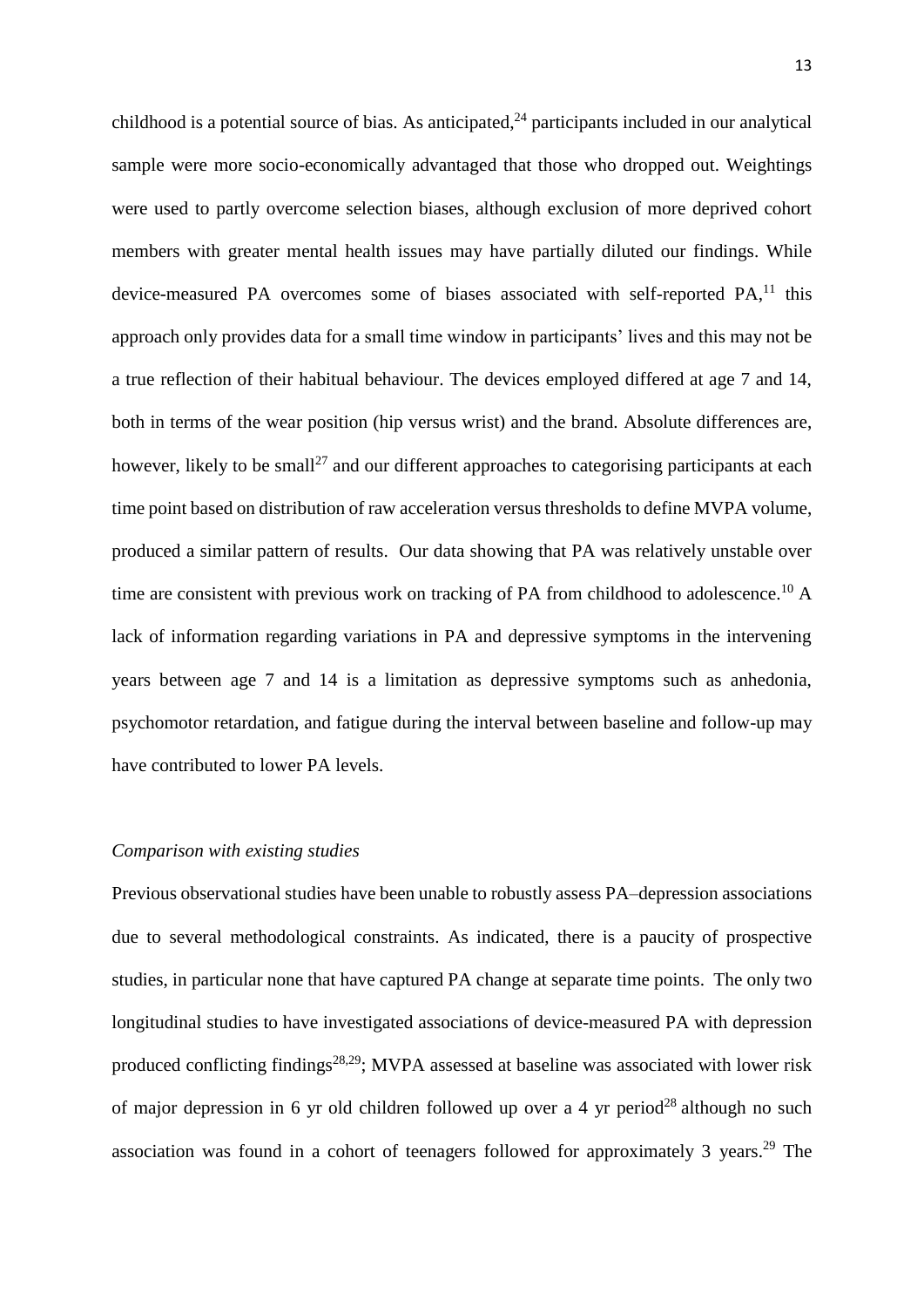impact of LPA was not examined in either study. Previous work using self-reported PA has largely shown positive associations with MVPA.<sup>8</sup> Self-reported MVPA is often derived from questions on sports participation, which may have favourable effects on mental health through, for example, social support mechanisms. In contrast, device-measured MVPA is devoid of any context and simply reflects movement, possibly explaining the mixed findings. In adult populations some data suggest that light/moderate intensity PA has greater anti-depressive effects,<sup>30</sup> benefits on positive mood,<sup>31</sup> and on reducing symptoms of fatigue compared with vigorous intensity.<sup>32</sup>

Consistent with prior work<sup>33</sup> the prevalence of depressive symptoms was higher in girls in our study. Associations between PA and depressive symptoms were also far stronger in girls. The reasons for these sex differences are unclear. In boys type and intensity of PA may be more important (e.g. team sports). Biological mechanisms might explain higher vulnerability to depression in adolescent girls.<sup>34</sup> Thus, PA may help partly stabilise biological imbalances during adolescence linked to depression. Social mechanisms may also exist, for example, body dissatisfaction and self-esteem may be reasons for inactivity in girls that may partly drive mental health.

*Meaning of the study: possible explanations and implications for clinicians and policymakers* Treatment considerations for clinical depression in young people suggest that patients should be offered advice on the benefits of regular PA.<sup>35</sup> Given that even sub-clinical symptoms in adolescence are associated with adverse outcomes suggests that attention should also focus on PA in the prevention of depression, promoting intervention far earlier.

# *Conclusion*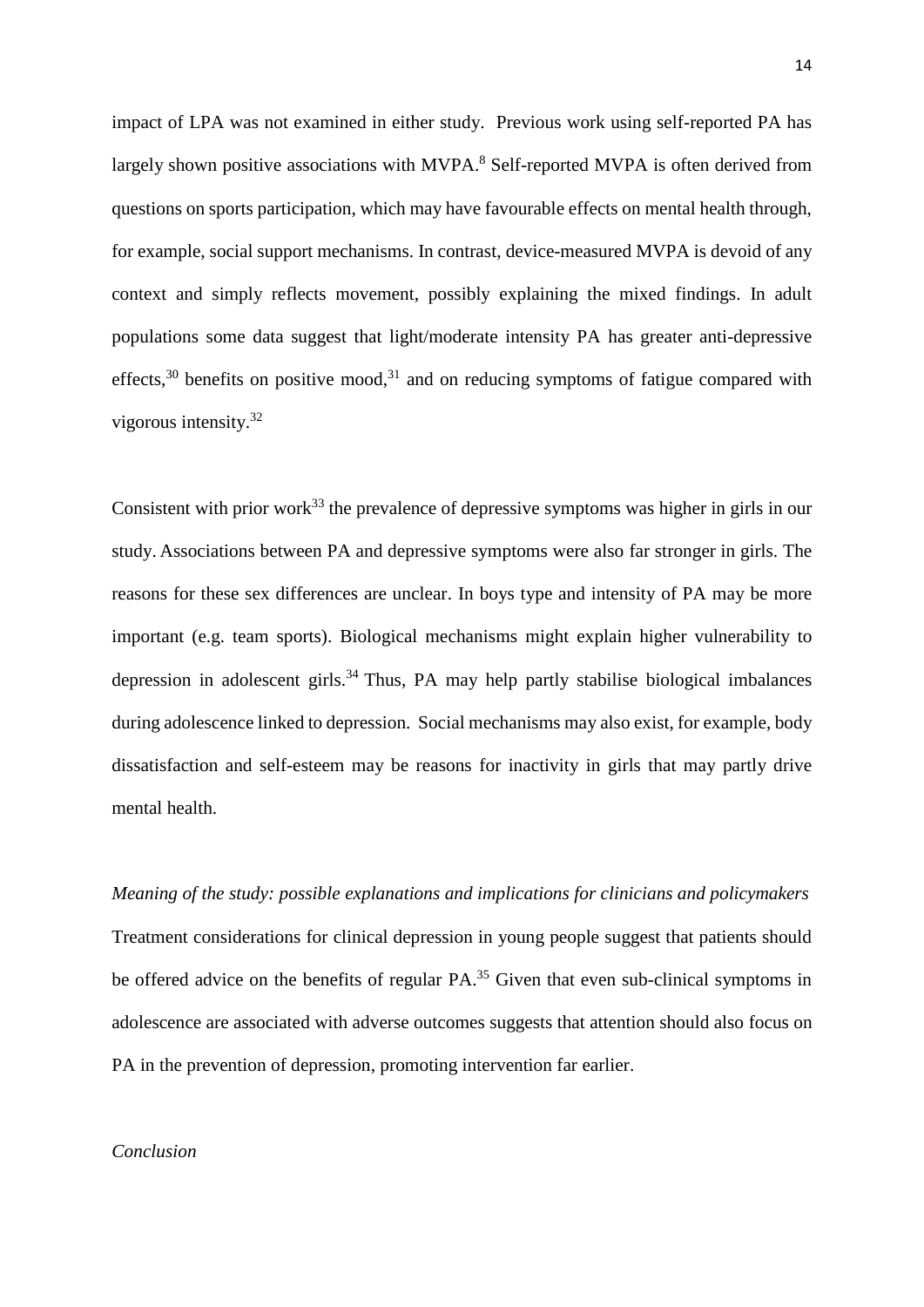Using observational data to examine within-individual variation over a 7 years follow up period we demonstrate that increases in PA are associated with lower risk of depressive symptoms in girls. Policies to increase PA might benefit from focussing on mid-childhood to early adolescence, when PA is particularly changeable.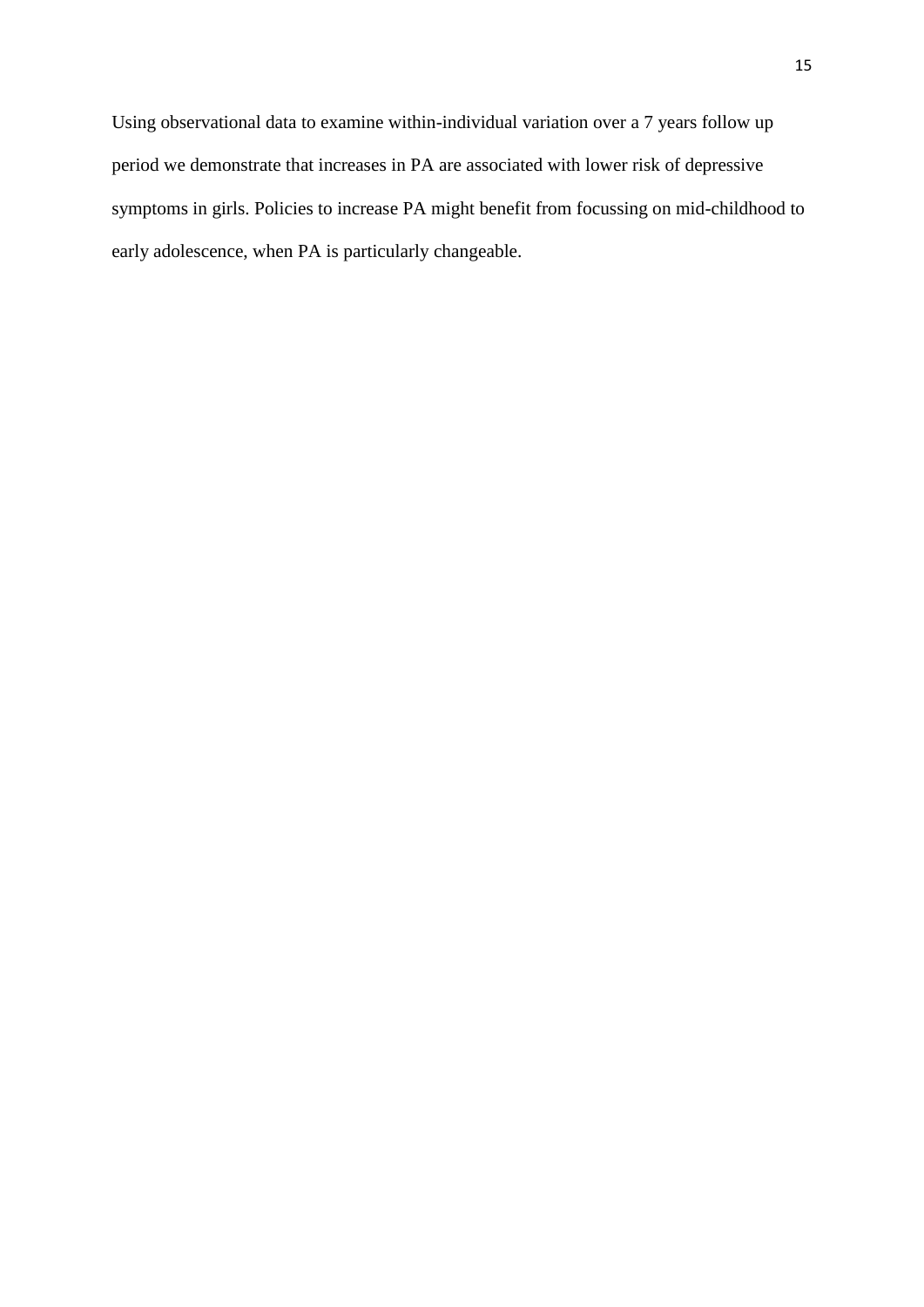## **References**

- 1. Patel V, Flisher AJ, Hetrick S, McGorry P. Mental health of young people: a global public-health challenge. Lancet. 2007 Apr 14;369(9569):1302-1313.
- 2. Department of Health. Transforming Children and Young People's Mental Health Provision: a Green Paper. 4 December 2017

[https://www.gov.uk/government/consultations/transforming-children-and-young](https://www.gov.uk/government/consultations/transforming-children-and-young-peoples-mental-health-provision-a-green-paper)[peoples-mental-health-provision-a-green-paper](https://www.gov.uk/government/consultations/transforming-children-and-young-peoples-mental-health-provision-a-green-paper)

- 3. Copeland WE, Miller-Johnson S, Keeler G, Angold A, Costello EJ. Childhood psychiatric disorders and young adult crime: a prospective, population-based study. Am J Psychiatry. 2007 Nov; 164(11):1668-75.
- 4. Fergusson DM, Woodward LJ. Mental health, educational, and social role outcomes of adolescents with depression. Arch Gen Psychiatry 2002;59(3):225-31.
- 5. Gale CR, Batty GD, Osborn DP, Tynelius P, Whitley E, Rasmussen F. Association of mental disorders in early adulthood and later psychiatric hospital admissions and mortality in a cohort study of more than 1 million men. Arch Gen Psychiatry. 2012 Aug;69(8):823-31.
- 6. Kessler R, Berglund P, Demler O, et al. Lifetime prevalence and age-of-onset distributions of dsm-iv disorders in the national comorbidity survey replication. Arch Gen Psychiatry 2005;62(6):593-602.
- 7. Roza S, Hofstra M, van der Ende J, et al. Stable prediction of mood and anxiety disorders based on behavioral and emotional problems in childhood: A 14-year follow-up during childhood, adolescence, and young adulthood. Am J Psychiatry 2003;160(12):2116–21.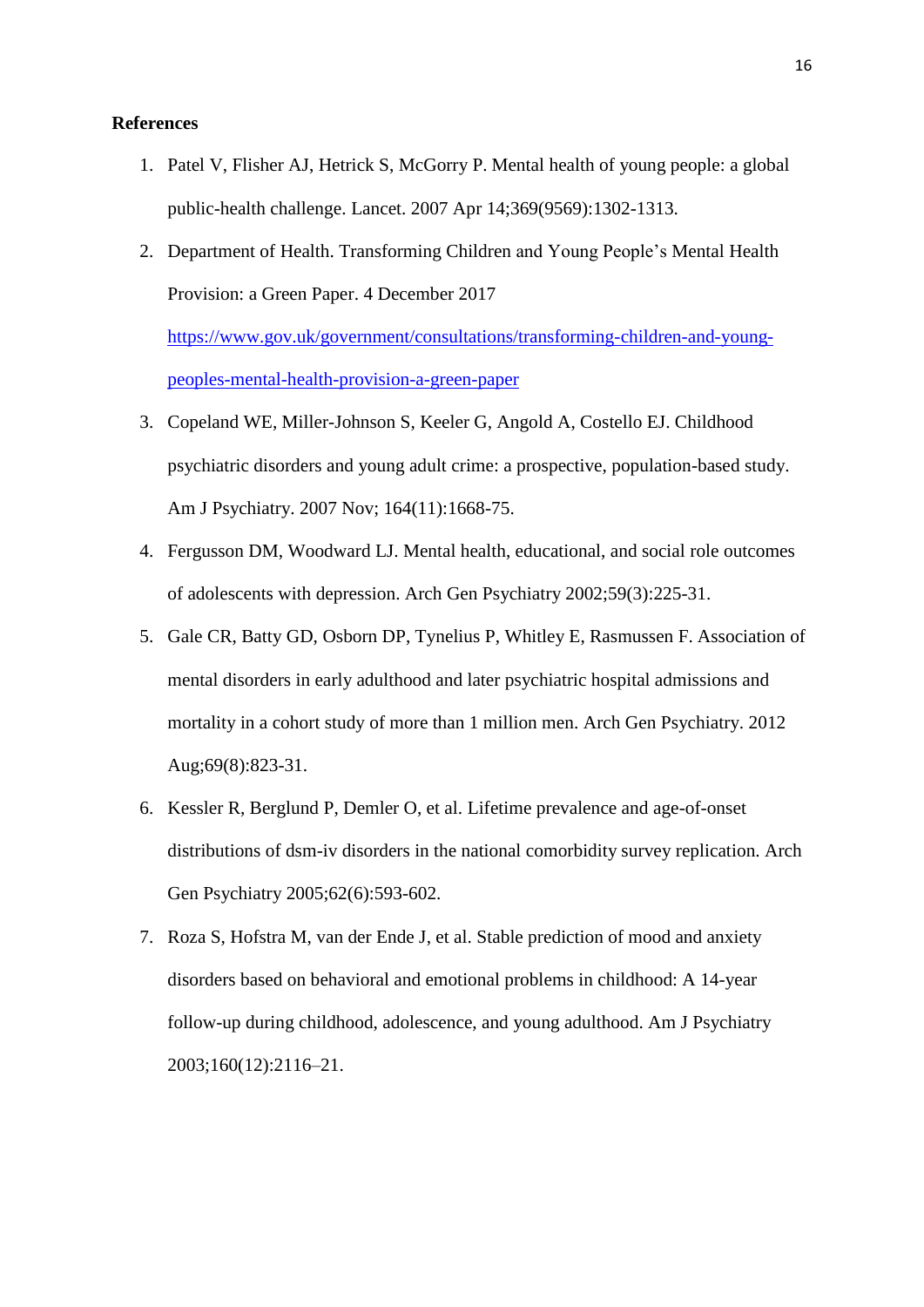- 8. Korczak DJ, Madigan S, Colasanto M. Children's Physical Activity and Depression: A Meta-analysis. Pediatrics. 2017 Mar 17. pii: e20162266. doi: 10.1542/peds.2016- 2266. [Epub ahead of print] Review.
- 9. Schuch FB, Vancampfort D, Firth J, et al. Physical Activity and Incident Depression: A Meta-Analysis of Prospective Cohort Studies. Am J Psychiatry. 2018;175(7):631- 648.
- 10. Kristensen PL, Møller NC, Korsholm L, Wedderkopp N, Andersen LB, Froberg K. Tracking of objectively measured physical activity from childhood to adolescence: the European youth heart study. Scand J Med Sci Sports. 2008 Apr;18(2):171-8.
- 11. Adamo KB, Prince SA, Tricco AC, Connor-Gorber S, Tremblay M. A comparison of indirect versus direct measures for assessing physical activity in the pediatric population: a systematic review. Int J Pediatr Obes. 2009;4(1):2–27.
- 12. Schuch FB, Vancampfort D, Richards J, Rosenbaum S, Ward PB, Stubbs B. Exercise as a treatment for depression: A meta-analysis adjusting for publication bias. J Psychiatr Res. 2016 Jun;77:42-51.
- 13. White J, Greene G, Kivimaki M, Batty GD. Association between changes in lifestyle and all-cause mortality: the Health and Lifestyle Survey. J Epidemiol Community Health. 2018 Aug;72(8):711-714.
- 14. Rothon C, Edwards P, Bhui K, Viner RM, Taylor S, Stansfeld SA. Physical activity and depressive symptoms in adolescents: a prospective study. BMC Med. 2010 May 28;8:32.
- 15. Plewis I. The Millennium Cohort Study: Technical report on sampling: Centre for Longitudinal Studies, Institute of Education, University of London, London;2007.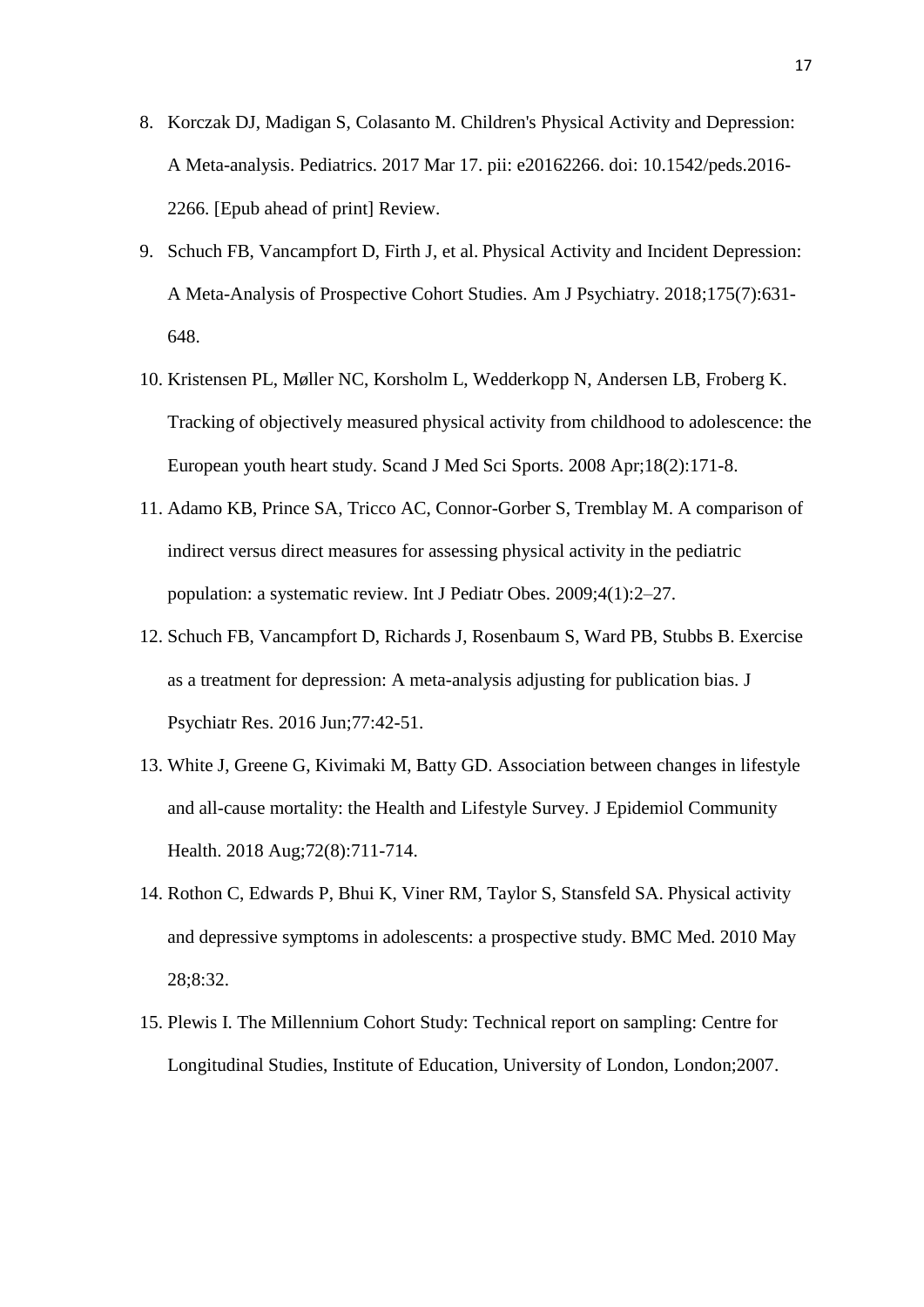- 16. Pulsford RM, Cortina-Borja M, Rich C. Actigraph accelerometer-defined boundaries for sedentary behaviour and physical activity intensities in 7 year old children. PloS one. 2011;6(8):e21822.
- 17. Centre For Longitudnal Studies. Millennium Cohort Study Sixth Sweep (MCS6) Age 14: Survey Activity Monitor, Time Use and Physical Measurement. February 2017. [http://doc.ukdataservice.ac.uk/doc/8156/mrdoc/pdf/mcs6\\_physical\\_measurement\\_acti](http://doc.ukdataservice.ac.uk/doc/8156/mrdoc/pdf/mcs6_physical_measurement_activity_monitor_time_use.pdf) [vity\\_monitor\\_time\\_use.pdf](http://doc.ukdataservice.ac.uk/doc/8156/mrdoc/pdf/mcs6_physical_measurement_activity_monitor_time_use.pdf)
- 18. van Hees VT, Gorzelniak L, et al. Separating Movement and Gravity Components in an Acceleration Signal and Implications for the Assessment of Human Daily Physical Activity. PLoS ONE 8(4) 2013.
- 19. Goodman R. Psychometric properties of the strengths and difficulties questionnaire. J Am Acad Child Adolesc Psychiatry. 2001;40:1337-45.
- 20. Angold A, Costello EJ, Messer SC, Pickles A, Winder F, Silver D. The development of a short questionnaire for use in epidemiological studies of depression in children and adolescents. Int J Meth Psych Res 1995; 5: 237 - 249.
- 21. Daviss WB, Birmaher B, Melhem NA, Axelson DA, Michaels SM, Brent DA. Criterion validity of the Mood and Feelings Questionnaire for depressive episodes in clinic and non-clinic subjects. J Child Psychol Psychiatry. 2006;47:927–934
- 22. Rhew IC, Simpson K, Tracy M, et al. Criterion validity of the Short Mood and Feelings Questionnaire and one- and two-item depression screens in young adolescents. Child Adolesc Psychiatry Ment Health. 2010;4(1):8.
- 23. Lee IM, Shiroma EJ, Evenson KR, Kamada M, LaCroix AZ, Buring JE. Accelerometer-Measured Physical Activity and Sedentary Behavior in Relation to All-Cause Mortality: The Women's Health Study. Circulation. 2018;137(2):203-205.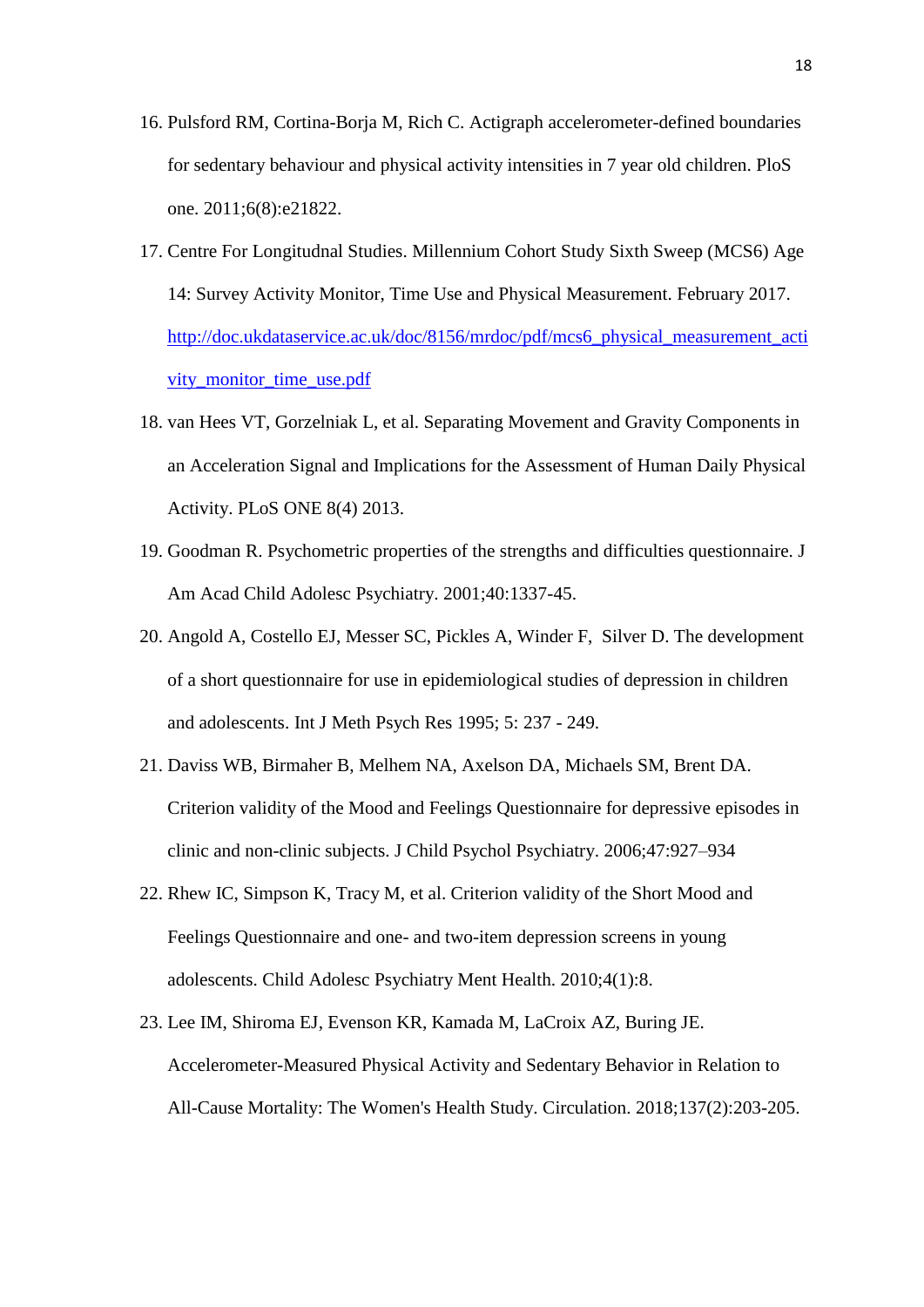- 24. Aggio D, Smith L, Fisher A, Hamer M. Context-Specific Associations of Physical Activity and Sedentary Behavior With Cognition in Children. Am J Epidemiol. 2016 Jun 15;183(12):1075-82.
- 25. Hildebrand M, Van Hees V, Hansen BH, Ekelund U. Age-group comparability of raw accelerometer output from wrist- and hip-worn monitors. Med Sci Sports Exerc 2014;46:1816–24.
- 26. Lawlor DA, Hopker SW. The effectiveness of exercise as an intervention in the management of depression: systematic review and meta-regression analysis of randomised controlled trials. BMJ. 2001 Mar 31;322(7289):763-7.
- 27. Rowlands AV, Mirkes EM, Yates T, et al. Accelerometer-assessed Physical Activity in Epidemiology: Are Monitors Equivalent? Med Sci Sports Exerc. 2018 Feb;50(2):257-265.
- 28. Zahl T, Steinsbekk S, Wichstrøm L. Physical Activity, Sedentary Behavior, and Symptoms of Major Depression in Middle Childhood. Pediatrics. 2017 Feb;139(2). pii: e20161711. doi: 10.1542/peds.2016-1711. Epub 2017 Jan 9.
- 29. Toseeb U, Brage S, Corder K, et al. Exercise and depressive symptoms in adolescents: a longitudinal cohort study. JAMA Pediatr. 2014 Dec;168(12):1093-100.
- 30. Rethorst CD, Wipfli BM, Landers DM. The antidepressive effects of exercise: a metaanalysis of randomized trials. Sports Med. 2009;39:491-511
- 31. Moses J, Steptoe A, Mathews A, Edwards, S. The effects of exercise training on mental well-being in the normal population: a controlled trial. Journal of Psychosomatic Research, 1989;33: 47-61.
- 32. Puetz TW, O'Connor PJ, Dishman RK. Effects of chronic exercise on feelings of energy and fatigue: a quantitative synthesis. Psychol Bull. 2006;132:866-76.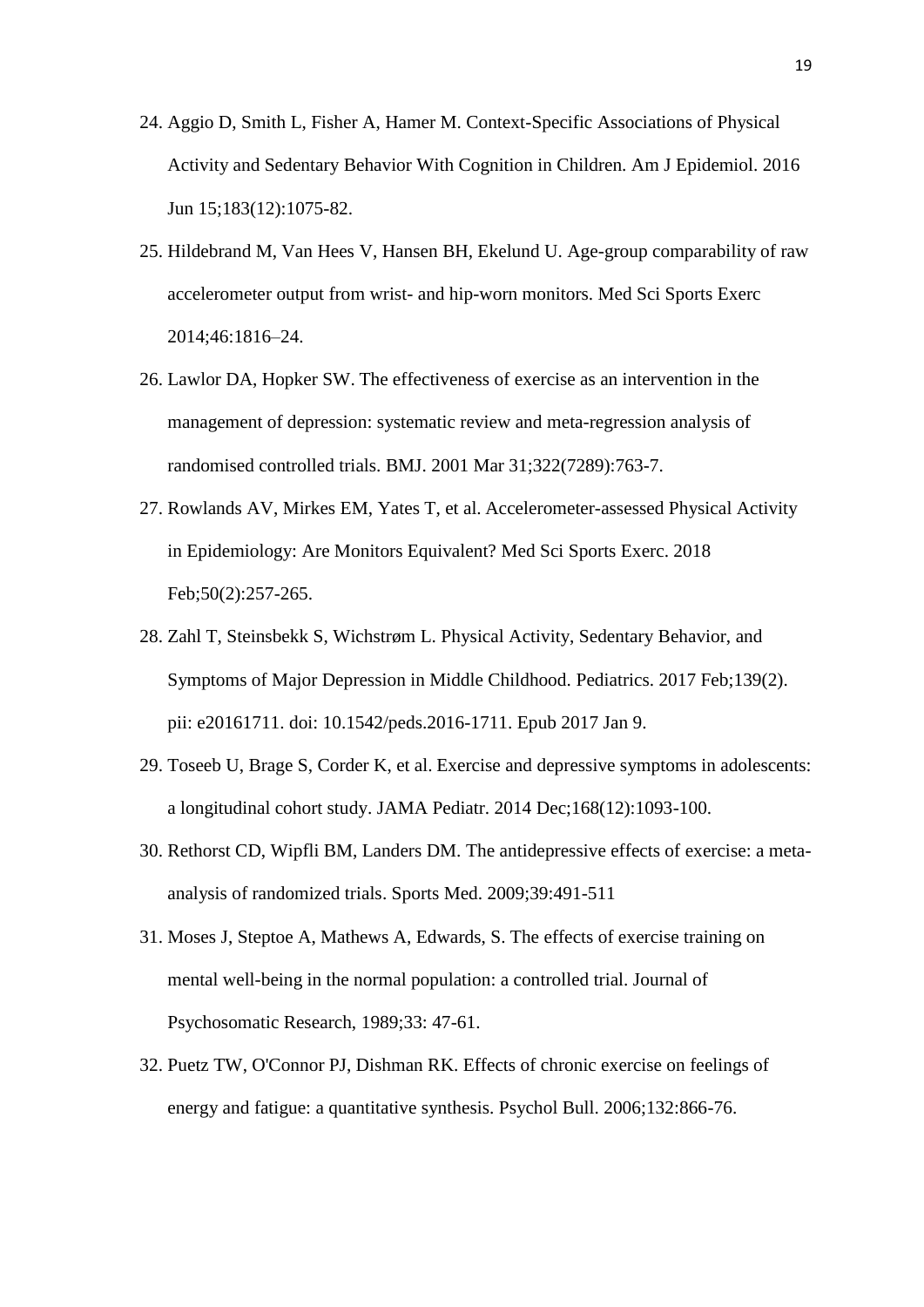- 33. Breslau J, Gilman SE, Stein BD, Ruder T, Gmelin T, Miller E. Sex differences in recent first-onset depression in an epidemiological sample of adolescents. Transl Psychiatry. 2017 May 30;7(5):e1139.
- 34. Naninck EF, Lucassen PJ, Bakker J. Sex differences in adolescent depression: do sex hormones determine vulnerability? J Neuroendocrinol 2011; 23: 383–392.
- 35. National Institute for Health and Care Excellence. Depression in children and young people: identification and management Clinical guideline. 26 Sept 2005 (updated Sept 2017). nice.org.uk/guidance/cg28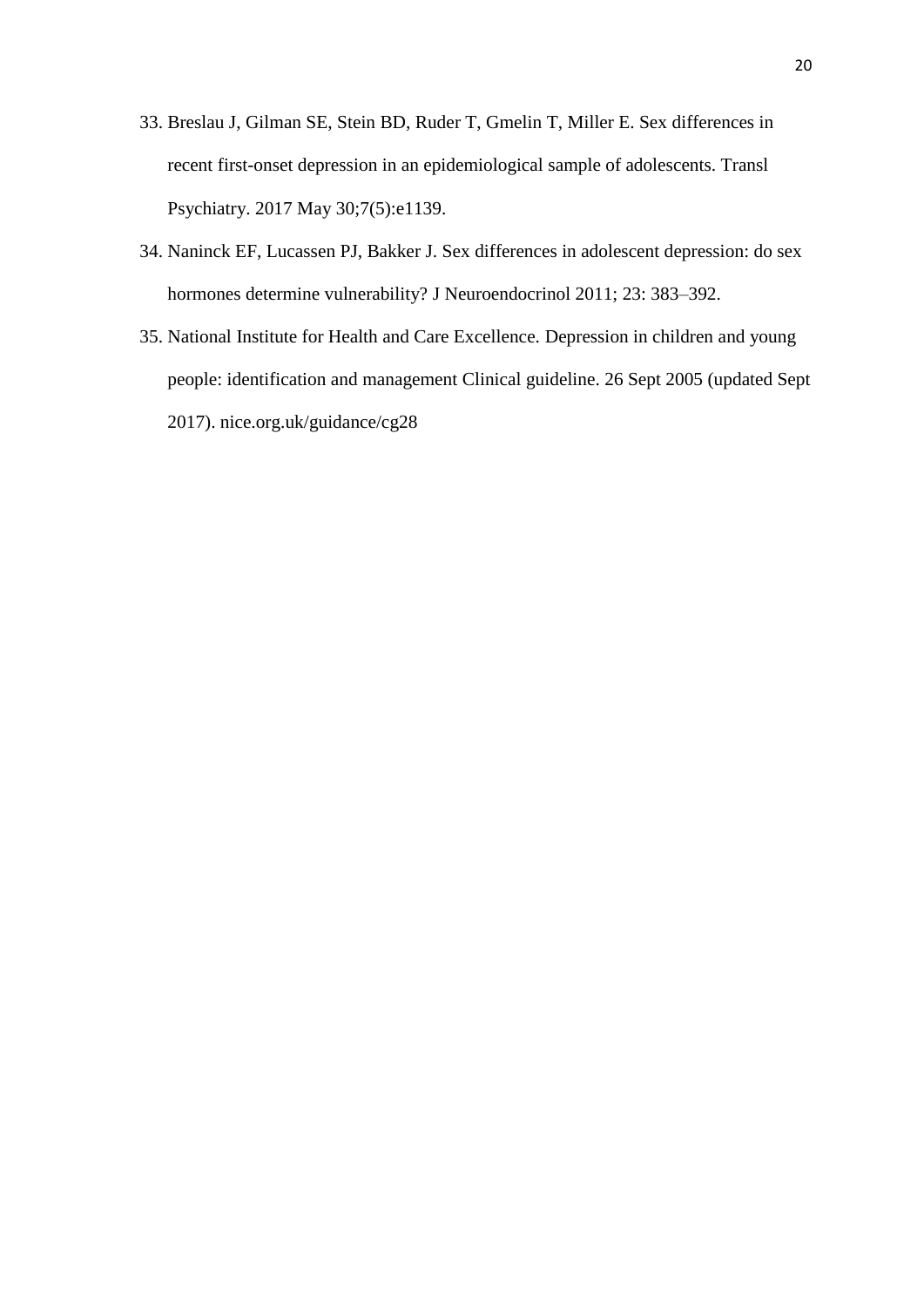|                                                          | Physical activity tertile (cpm) |                   |                 |  |  |  |  |
|----------------------------------------------------------|---------------------------------|-------------------|-----------------|--|--|--|--|
|                                                          | Low                             | Medium            | High            |  |  |  |  |
|                                                          | $(<527$ cpm $)$                 | $(527 - 653$ cpm) | $( > 653$ cpm)  |  |  |  |  |
| Age, yr                                                  | $7.2 \pm 0.2$                   | $7.2 \pm 0.2$     | $7.2 \pm 0.2$   |  |  |  |  |
| Sex (% boys)                                             | 35.5                            | 51.0              | 63.7            |  |  |  |  |
| Occupational social class<br>(% Professional/Managerial) | 32.4                            | 31.4              | 31.2            |  |  |  |  |
| Total SDQ score                                          | $6.7 \pm 4.4$                   | $6.7 \pm 4.6$     | $7.4 \pm 5.2$   |  |  |  |  |
| Body mass index $(kg.m^{-2})$                            | $16.7 \pm 2.3$                  | $16.7 \pm 2.0$    | $16.2 \pm 1.6$  |  |  |  |  |
| $MVPA$ ( $min/d$ )                                       | $41+9$                          | $60 \pm 9$        | $86 \pm 18$     |  |  |  |  |
| $LPA$ (min/d)                                            | $260 \pm 38$                    | $284 \pm 37$      | $299 + 37$      |  |  |  |  |
| Sedentary (min/d)                                        | $440 + 59$                      | $391 \pm 46$      | $344 \pm 48.0$  |  |  |  |  |
| Actigraph wear time (total<br>min across all days)       | $4181 \pm 1332$                 | $4198 \pm 1220$   | $4020 \pm 1274$ |  |  |  |  |

Table 1. Baseline characteristics of study members according to baseline physical activity  $(n=4,763)$ 

Strengths and Difficulties questionnaire (SDQ); Moderate – vigorous physical activity (MVPA); Light physical activity (LPA)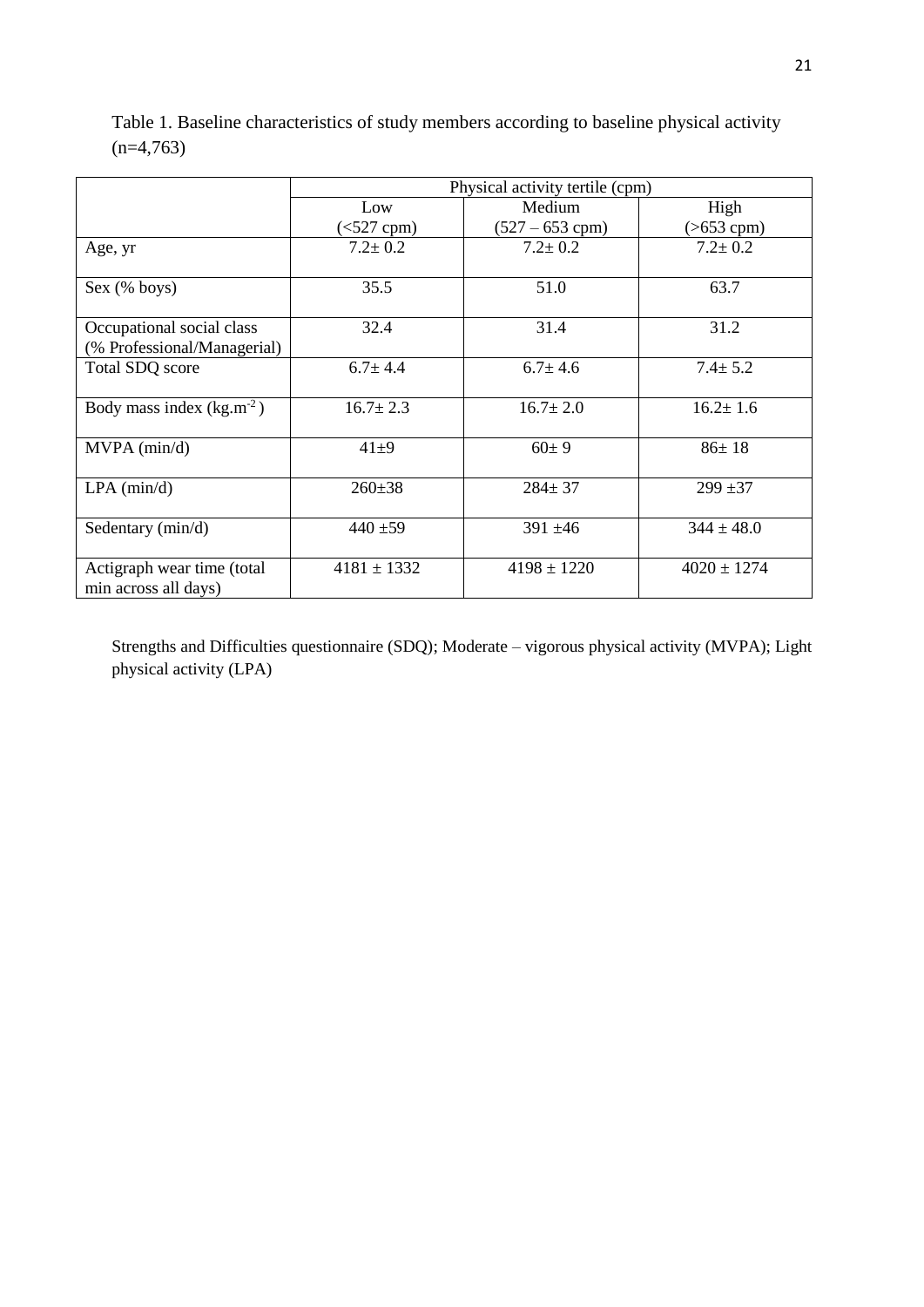|                            |                  | <b>Boys</b>                                        | <b>Girls</b>     |                                                    |  |
|----------------------------|------------------|----------------------------------------------------|------------------|----------------------------------------------------|--|
| <b>Baseline activity</b>   | % SMFQ $\geq$ 12 | <b>Odds</b> ratio<br>$(95\% \text{ CI})^{\dagger}$ | % SMFQ $\geq$ 12 | <b>Odds</b> ratio<br>$(95\% \text{ CI})^{\dagger}$ |  |
| Sedentary                  |                  |                                                    |                  |                                                    |  |
| Low $(<\frac{6}{h}$        | 7.4              | $1.0$ (Ref)                                        | 22.3             | $1.0$ (Ref)                                        |  |
| Medium $(6 - 7 hr/d)$      | 7.5              | 0.95(0.65, 1.39)                                   | 23.6             | 1.18(0.92, 1.52)                                   |  |
| High $(>7$ hrd)            | 9.0              | 1.08(0.68, 1.69)                                   | 22.5             | 1.15(0.85, 1.54)                                   |  |
|                            |                  |                                                    |                  |                                                    |  |
| <b>LPA</b>                 |                  |                                                    |                  |                                                    |  |
| Low $(<4.5$ hr/d)          | 8.1              | $1.0$ (Ref)                                        | 23.5             | $1.0$ (Ref)                                        |  |
| Medium $(4.5 - 5 hr/d)$    | 7.3              | 0.91(0.63, 1.32)                                   | 23.2             | 0.90(0.72, 1.13)                                   |  |
| High $(5 \text{ hr/d})$    | 8.5              | 1.06(0.72, 1.56)                                   | 21.7             | 0.79(0.61, 1.00)                                   |  |
|                            |                  |                                                    |                  |                                                    |  |
| <b>MVPA</b>                |                  |                                                    |                  |                                                    |  |
| Low $(<51 \text{ min/d})$  | 9.4              | $1.0$ (Ref)                                        | 23.0             | $1.0$ (Ref)                                        |  |
| Medium $(51 – 69 min/d)$   | 7.6              | 0.80(0.54, 1.19)                                   | 23.0             | 1.05(0.85, 1.29)                                   |  |
| High $(>69 \text{ min/d})$ | 7.5              | 0.85(0.58, 1.25)                                   | 22.3             | 1.09(0.84, 1.41)                                   |  |

Table 2. Prospective association between physical activity at baseline and depressive symptoms at aged 14 stratified by sex

Odds ratios are adjusted for: total SDQ score at baseline, Actigraph wear time, parental occupational social class, body mass index at baseline. Analyses of MVPA and LPA are mutually adjusted; analyses of sedentary behavior are adjusted for MVPA.